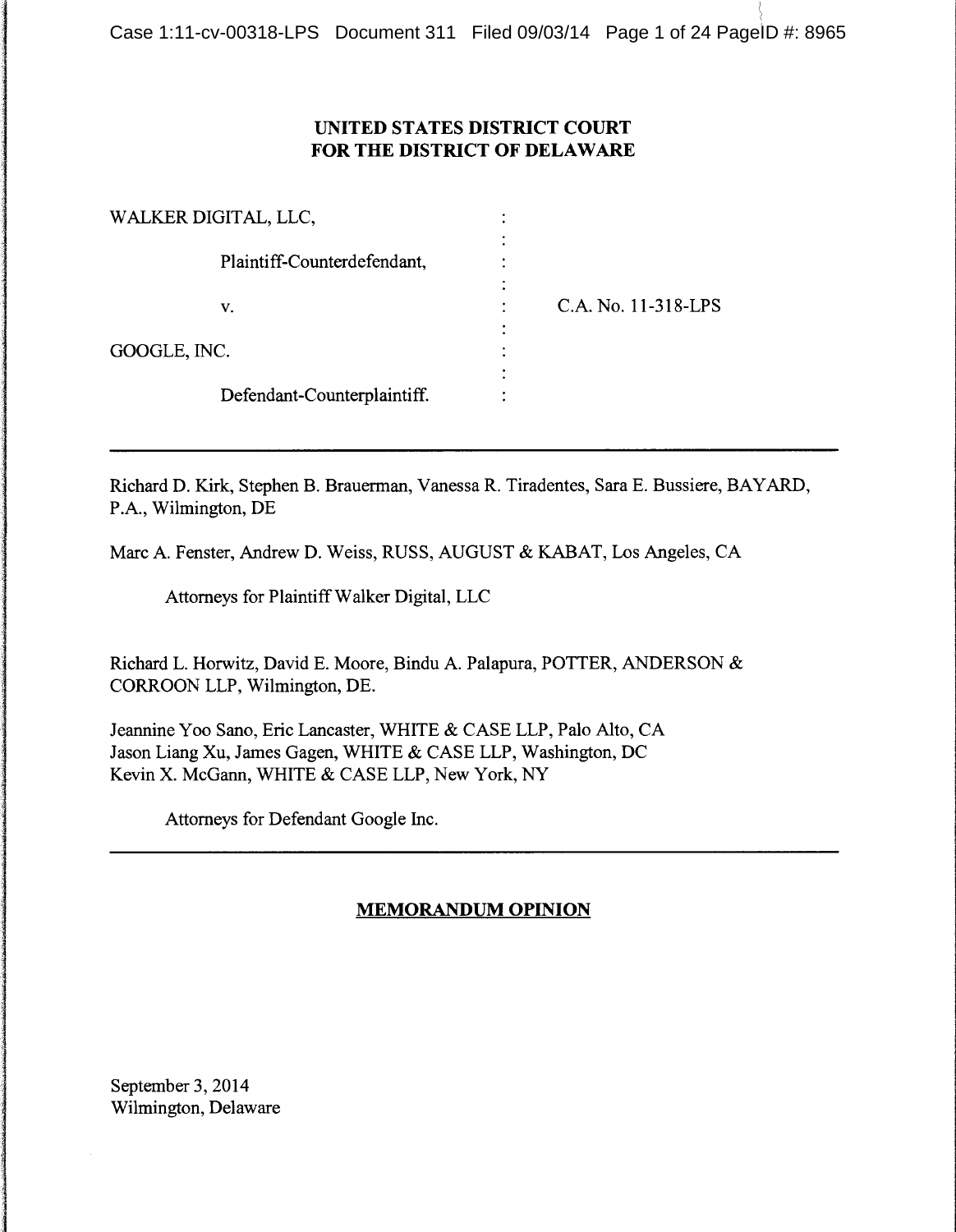Case 1:11-cv-00318-LPS Document 311 Filed 09/03/14 Page 2 of 24 PageID #: 8966

-c~ *?. Du-***STARK,** U.S. **District Judge:** 

Pending before the Court is Defendant Google, Inc.'s ("Google" or "Defendant") motion for summary judgment of invalidity of U.S. Patent No. 5,884,270 ("the '270 patent") and U.S. Patent No. 5,884,272 ("the '272 patent") for lack of patentable subject matter. (D.I. 250) The parties completed briefing on May 7, 2014. (D.I. 289) The Court held oral argument on August 26, 2014. *(See* Transcript ("Tr.")) For the reasons discussed below, the Court will grant Defendant's motion. $<sup>1</sup>$ </sup>

### **BACKGROUND**

Plaintiff Walker Digital, LLC ("Walker" or "Plaintiff') filed this case against Google and several other defendants on April 11, 2011. (D.I. 1) Walker subsequently entered into license agreements with all defendants except Google. *(See* D.I. 4, 19, 34, 37, 72, 95, 224) Google filed its answer and counterclaims against Walker on July 15, 2011. (D.I. 38) The Court construed certain claim terms of the patents-in-suit on July 25, 2013. *(See* D.I. 231, 232) The parties have completed fact and expert discovery. *(See* D.I. 233) No trial date has been set. *(See* D.I. 52  $\P$  20)

Walker asserts that Google infringes independent claims 1 and 23 and dependent claims 2, 5, 10, 11, 24, 27, 32, and 33 of the '270 patent, as well as independent claims 1 and 65 and dependent claims 2-4, 9-11, 19, 27, 28, 31, and 32 of the '272 patent. (D.I. 105 at 1 n.1) Both patents contain nearly identical specifications, were filed September 6, 1996, and issued on March 16, 1999. (D.I. 100 Ex. A, B)

The '270 patent is entitled "Method and System for facilitating an employment search

<sup>1</sup>Other motions filed by both sides are also pending and will be denied as moot.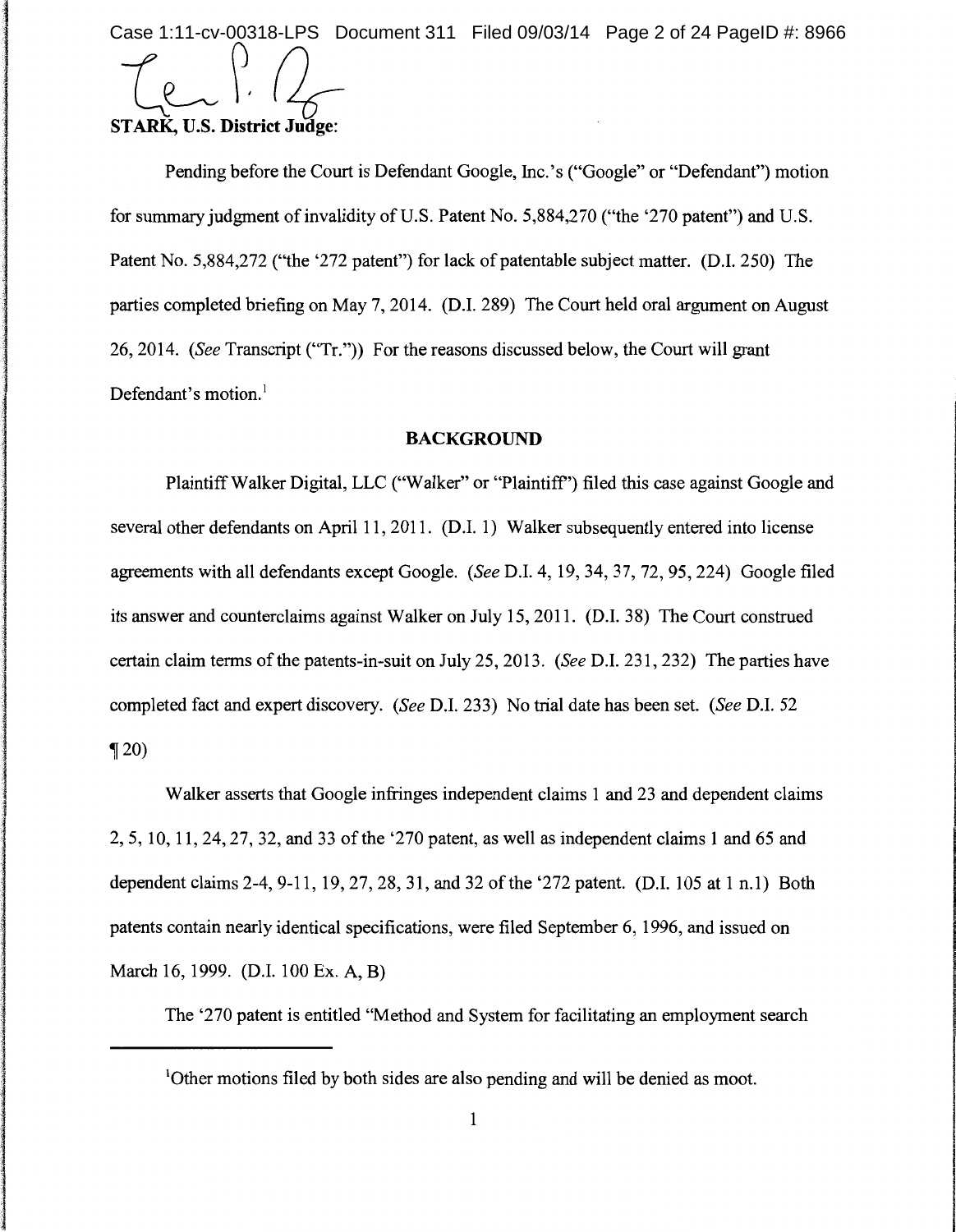incorporating user-controlled anonymous communications." The '272 patent is entitled "Method and System for establishing and maintaining user-controlled anonymous communications." The patents relate generally to "controlling the release of confidential or sensitive information of at least one of the parties in establishing anonymous communications." ('270 patent col. 1:11-14; '272 patent col. 1:11-14)

Google contends that the asserted claims of the patents-in-suit are invalid under 35 U.S.C. § 101 due to lack of patentable subject matter because the claims are directed at "a purely mental process that could be performed without the aid of a computer." (D.I. 251 at 6) According to Google, the "claimed invention is directed to nothing more than the abstract idea of an exchange of information about people, long practiced by human matchmakers, simply appended to a general computer system to accelerate the process." *(Id.)* Google essentially argues that "[t]his is similar to the kind of 'organizing human activity' at issue in, [and found unpatentable by], *Alice." Planet Bingo, LLC v. VKGS LLC,* 2014 WL 4195188, at \*2 (Fed. Cir. Aug. 26, 2014) (citing *Alice Corp. Pty. Ltd. v. CLS Bank Int'l*, 134 S. Ct. 2347, 2356 (2014)).

Walker responds that Google's arguments lack merit. According to Walker, the Court may only find the patents invalid for lack of patentable subject matter if the patents preempt the entire idea of "controlled information exchange between anonymous parties." It follows, in Walker's view, that if it is possible to engage in "controlled information exchange between anonymous parties" in a manner that does not infringe the patents-in-suit, then the patents are not invalid for lacking patentable subject matter. (Tr. at 39-41)

2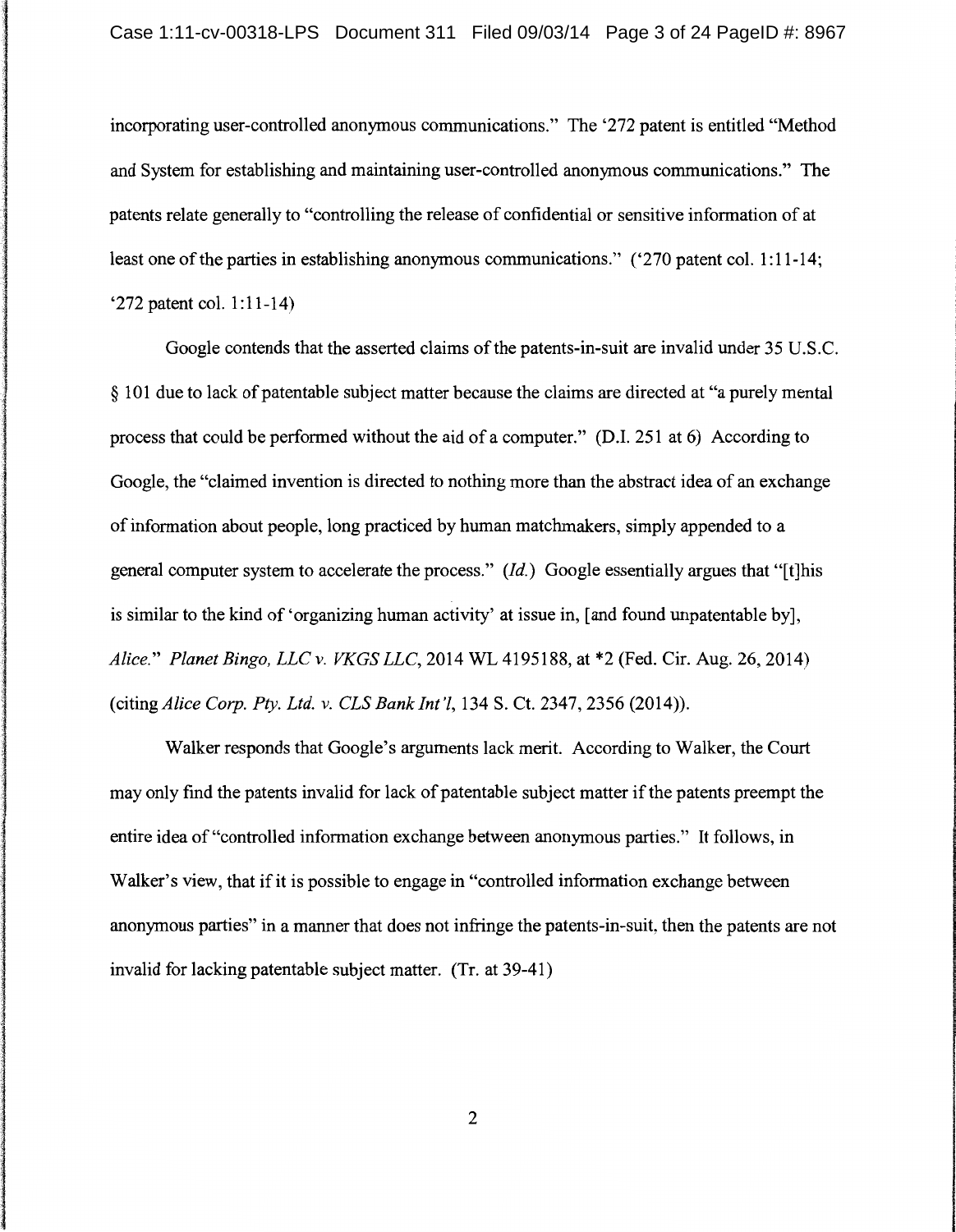## **LEGAL STANDARDS**

### **I. Motion for Summary Judgment**

Pursuant to Rule 56(a) of the Federal Rules of Civil Procedure, "[t]he court shall grant summary judgment if the movant shows that there is no genuine dispute as to any material fact and the movant is entitled to judgment as a matter of law." The moving party bears the burden of demonstrating the absence of a genuine issue of material fact. *See Matsushita Elec. Indus. Co., Ltd. v. Zenith Radio Corp.,* 475 U.S. 574, 585-86 (1986). An assertion that a fact cannot be- or, alternatively, is - genuinely disputed must be supported either by citing to "particular parts of materials in the record, including depositions, documents, electronically stored information, affidavits or declarations, stipulations (including those made for purposes of the motion only), admissions, interrogatory answers, or other materials," or by "showing that the materials cited do not establish the absence or presence of a genuine dispute, or that an adverse party cannot produce admissible evidence to support the fact." Fed. R. Civ. P.  $56(c)(1)(A) & (B)$ . If the moving party has carried its burden, the nonmovant must then "come forward with specific facts showing that there is a genuine issue for trial." *Matsushita,* 475 U.S. at 587 (internal quotation marks omitted). The Court will "draw all reasonable inferences in favor of the nonmoving party, and it may not make credibility determinations or weigh the evidence." *Reeves v. Sanderson Plumbing Prods., Inc.,* 530 U.S. 133, 150 (2000).

To defeat a motion for summary judgment, the nonmoving party must "do more than simply show that there is some metaphysical doubt as to the material facts." *Matsushita,* 475 U.S. at 586; *see also Podobnik v. U.S. Postal Serv.,* 409 F.3d 584, 594 (3d Cir. 2005) (stating party opposing summary judgment "must present more than just bare assertions, conclusory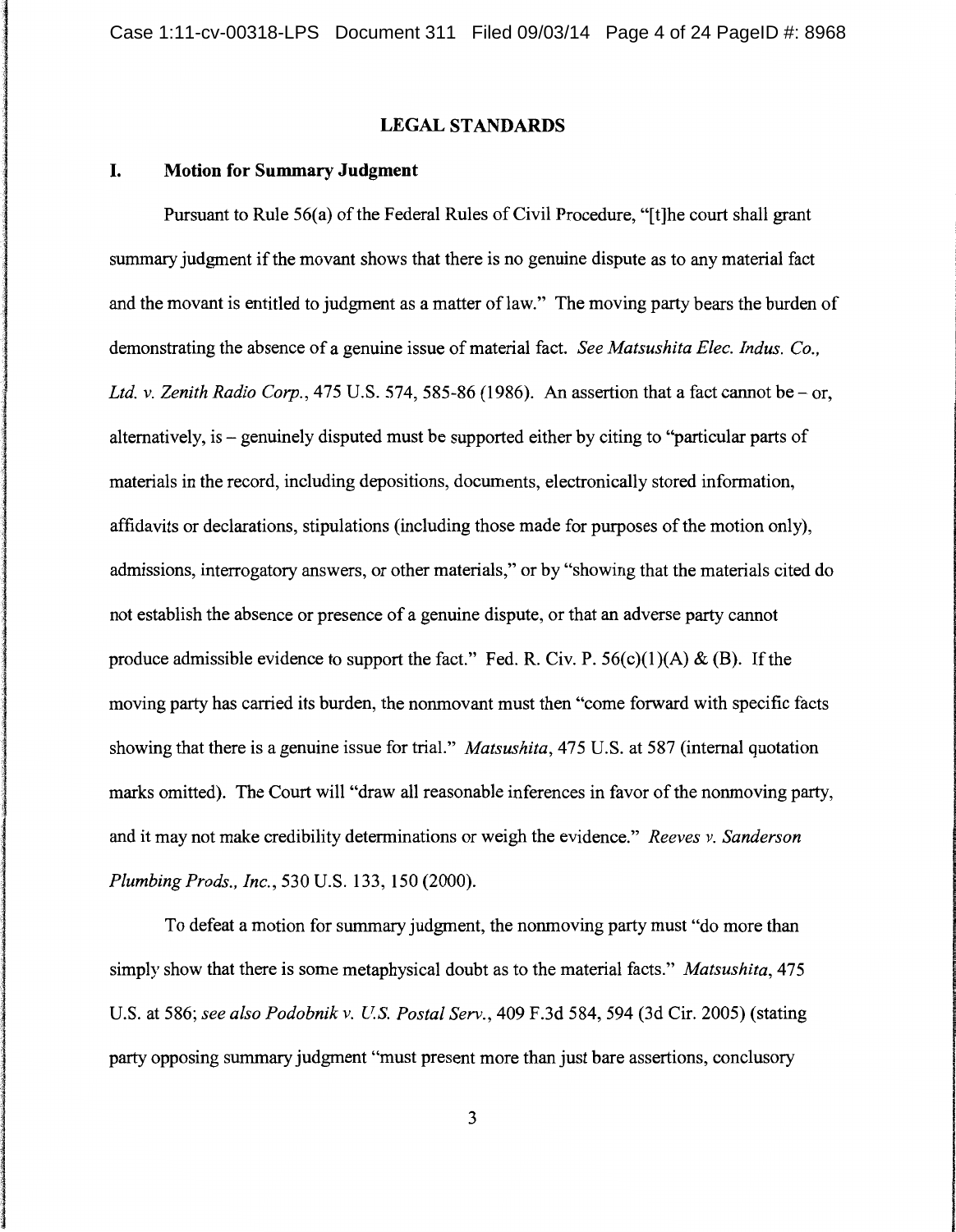allegations or suspicions to show the existence of a genuine issue") (internal quotation marks omitted). However, the "mere existence of some alleged factual dispute between the parties will not defeat an otherwise properly supported motion for summary judgment;" a factual dispute is genuine only where "the evidence is such that a reasonable jury could return a verdict for the nonmoving party." *Anderson v. Liberty Lobby, Inc.,* 477 U.S. 242, 247-48 (1986). "If the evidence is merely colorable, or is not significantly probative, summary judgment may be granted." *Id.* at 249-50 (internal citations omitted); *see also Celotex Corp. v. Catrett,* 477 U.S. 317, 322 (1986) (stating entry of summary judgment is mandated "against a party who fails to make a showing sufficient to establish the existence of an element essential to that party's case, and on which that party will bear the burden of proof at trial"). Thus, the "mere existence of a scintilla of evidence" in support of the nonmoving party's position is insufficient to defeat a motion for summary judgment; there must be "evidence on which the jury could reasonably find" for the nonmoving party. *Anderson,* 477 U.S. at 252.

## **II. Lack of Patentable Subject Matter**

Under 35 U.S.C. § 101, "[w]hoever invents or discovers any new and useful process, machine, manufacture, or composition of matter, or any new and useful improvement thereof, may obtain a patent therefor, subject to the conditions and requirements of this title." There are three exceptions to  $\S$  101's broad patent-eligibility principles: "laws of nature, physical phenomena, and abstract ideas." *Diamond v. Chakrabarty,* 447 U.S. 303, 309 (1980). Pertinent here is the third category. "The 'abstract ideas' category embodies the longstanding rule that an idea of itself is not patentable." *Alice,* 134 S. Ct. at 2355 (internal citations omitted). "As early as *Le Roy v. Tatham,* 55 U.S. 156, 175 (1852), the Supreme Court explained that '[a] principle,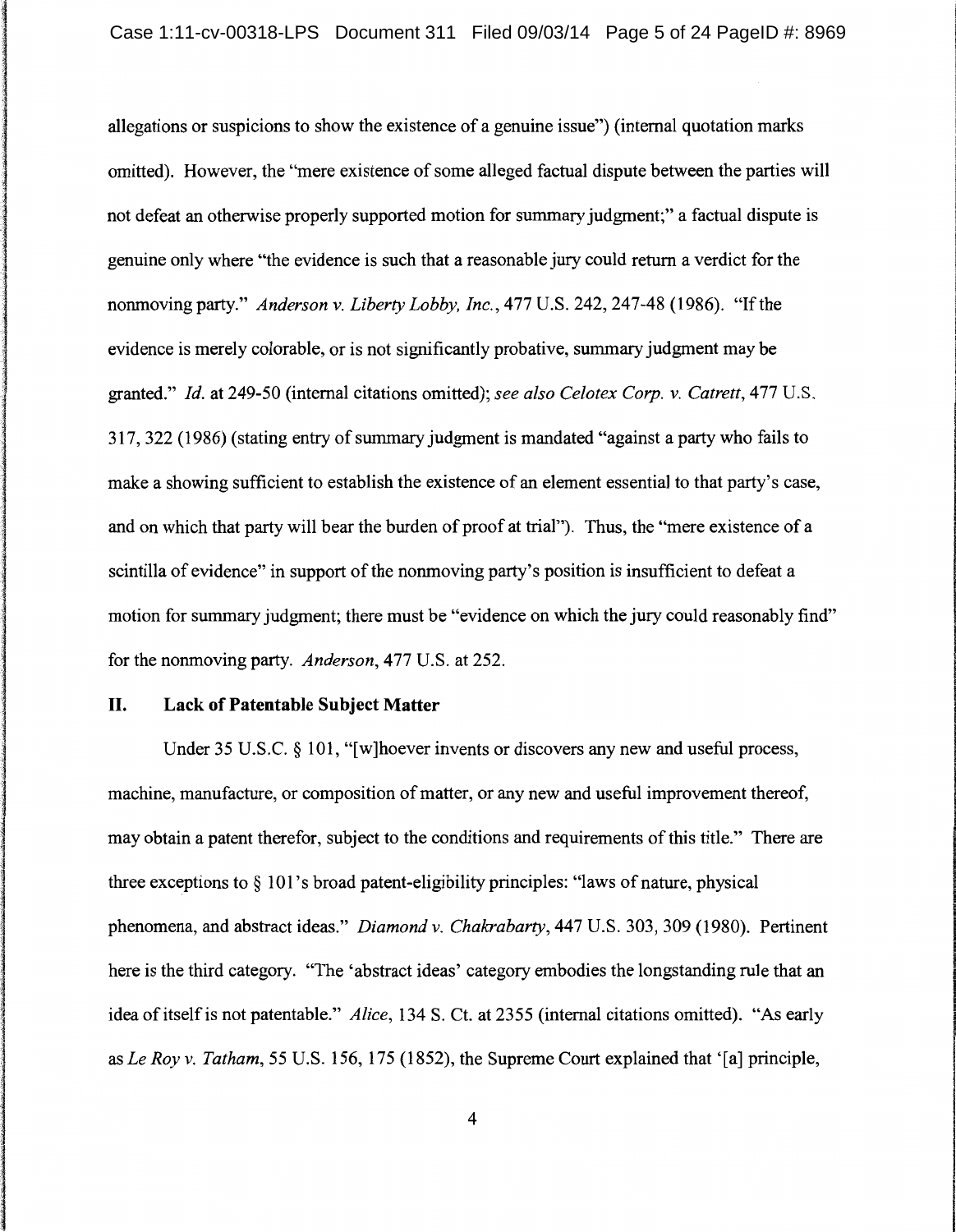in the abstract, is a fundamental truth; an original cause; a motive; these cannot be patented, as no one can claim in either of them an exclusive right.' Since then, the unpatentable nature of abstract ideas has repeatedly been confirmed." *In re Comiskey,* 554 F.3d 967, 977-78 (Fed. Cir. 2009).

In *Mayo Collaborative Servs.* v. *Prometheus Labs., Inc.,* 132 S. Ct. 1289 (2012), the Supreme Court set out a two-step "framework for distinguishing patents that claim laws of nature, natural phenomena, and abstract ideas from those that claim patent-eligible applications of those concepts." *Alice,* 134 S. Ct. at 2355. First, courts must determine if the claims at issue are directed at a patent-ineligible concept. *Id.* If so, the next step is to look for an '"inventive concept' - *i.e.,* an element or combination of elements that is sufficient to ensure that the patent in practice amounts to significantly more than a patent upon the [ineligible concept] itsel£" *Id.* 

"Simply appending conventional steps, specified at a high level of generality, [is] not *enough* to supply an inventive concept." *Id.* at 2357 (internal quotation marks omitted) (emphasis in original). In *Bilski* v. *Kappas,* 130 S. Ct. 3218, 3231 (2010), for example, the Supreme Court held that the claims involved were drawn to the patent-ineligible abstract idea of "hedging, or protecting against risk," which was a "fundamental economic practice." Similarly, in *Alice,* the Supreme Court found that the claims were drawn to the patent-ineligible abstract idea of "intermediated settlement," which was also a "fundamental economic practice." 134 S. Ct. at 2356. In both cases, the Supreme Court found that the additional steps delineated in the claims did not embody an "inventive concept" sufficient to ensure that the patents amounted to more than patents upon the ineligible fundamental concepts themselves.

In determining if a patent embodies such an inventive concept, courts may consider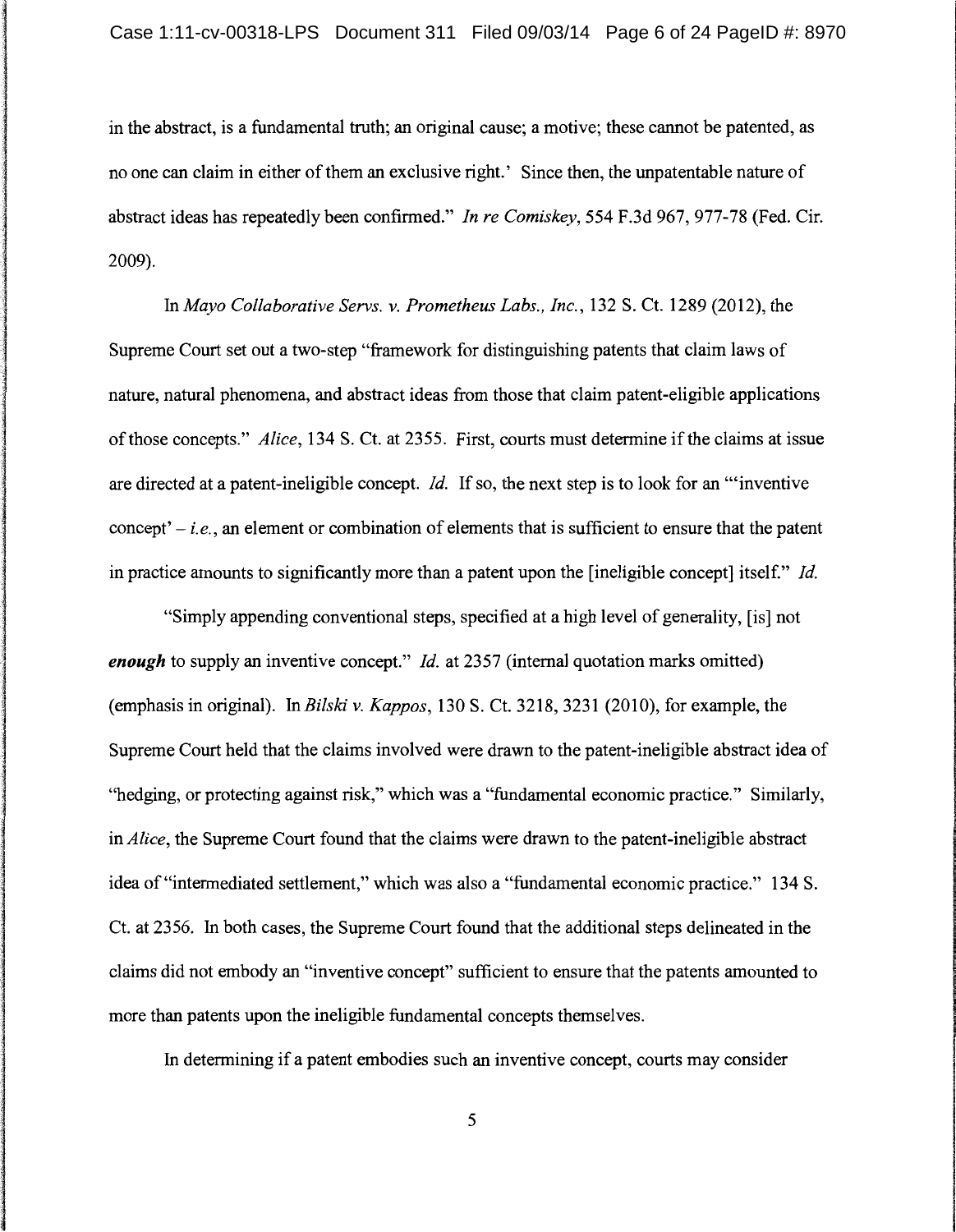whether the process "is tied to a particular machine or apparatus" or "transforms a particular article into a different state or thing." *Bilski,* 130 S. Ct. at 3227 ("[T]he machine-ortransformation test is a useful and important clue, an investigative tool, for determining whether some claimed inventions are processes under § 101."). "[T]o impart patent-eligibility to an otherwise unpatentable process under the theory that the process is linked to a machine, the use of the machine must impose meaningful limits on the claim's scope." *CyberSource Corp. v. Retail Decision, Inc.,* 654 F.3d 1366, 1375 (internal quotation marks omitted). To be "a meaningful limit on the scope of a claim," the addition of a machine "must play a significant part in permitting the claimed method to be performed, rather than function solely as an obvious mechanism for permitting a solution to be achieved more quickly." *SiRF Tech., Inc. v. Int 'l Trade Comm 'n, 601 F.3d 1319, 1333 (Fed. Cir. 2010).* Hence, the "mere recitation of a generic computer cannot transform a patent-ineligible abstract idea into a patent-eligible invention." *Alice,* 134 S. Ct. at 2358. "Given the ubiquity of computers, wholly generic computer implementation is not generally the sort of additional feature that provides any practical assurance that the process is more than a drafting effort designed to monopolize the abstract idea itself." *Id.* 

l

Although the "machine-or transformation test is a useful and important clue" to determining patentability, it is "not the sole test for deciding whether an invention is a patenteligible 'process."' *Bilski,* 130 S. Ct. at 3227. "[I]n applying the§ 101 exception, [courts] must distinguish between patents that claim the building blocks of human ingenuity and those that integrate the building blocks into something more thereby transforming them into a patenteligible invention." *Alice,* 134 S. Ct. at 2354 (internal citations omitted). The "concern that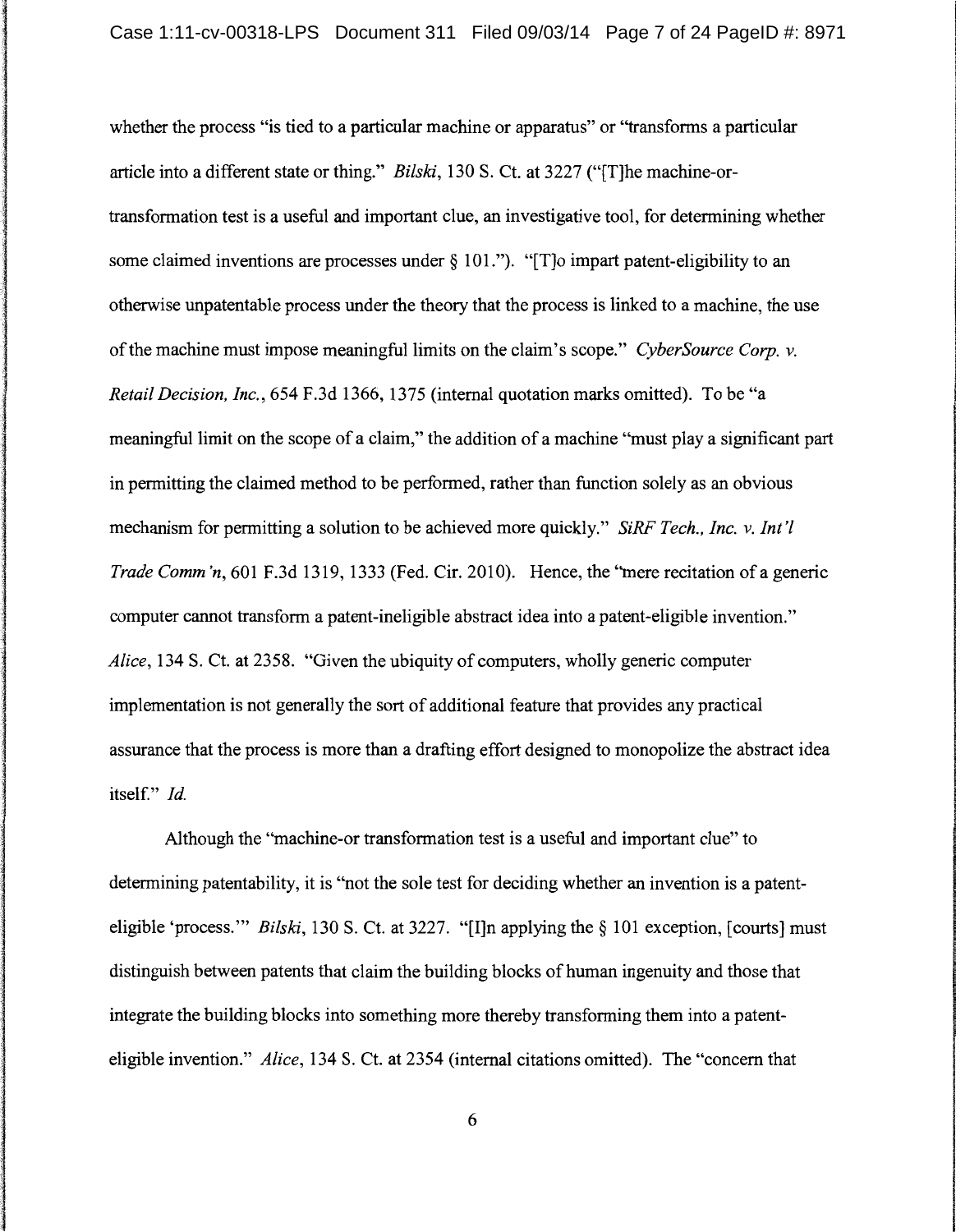drives the exclusionary principle [i]s one of pre-emption." *Id.* That is, where a "patent would pre-empt use of' basic tools of scientific and technological work, *i.e.,* laws of nature, natural phenomena, and abstract ideas, the patent would "impede innovation more than it would tend to promote it, thereby thwarting the primary object of the patent laws." *Id.*<sup>2</sup>

## DISCUSSION

### I. '270 Patent

Claims 2, 5, 10, and 11 of the '270 patent are all method claims and all depend from the method claim recited in independent claim 1. Claims 23, 24, 27, 32, and 33 are all system claims that are directly analogous to the methods recited in claims 1, 2, 5, 10, and 11.

Independent claim 1 recites as follows:

1. A method for operating a computer system to facilitate an exchange of identities between two anonymous parties, comprising the steps of:

> receiving from a first party first data including an identity of said first party;

receiving from said first party at least two first-party rules for releasing said first data including a rule for releasing said identity of said first party;

receiving from a second party a search request comprising at least one search criterion;

<sup>&</sup>lt;sup>2</sup>Contrary to Plaintiff's assertion, the inquiry on preemption is not whether patents directed at "building blocks of human ingenuity" would preempt an *entire* field but, instead, whether such patents "would risk *disproportionately* tying up the use of the underlying ideas." *Alice,* 134 S. Ct. at 2354 (emphasis added); *see also Prometheus,* 132 S. Ct. at 1294 (holding that "patents [that] would ... disproportionately t[ie] up the use of the underlying natural laws" are invalid for lacking patentable subject matter); *Gametek LLC v. Zynga, Inc.,* 2014 WL 1665090, at \*5 (N.D. Cal. Apr. 25, 2014) ("A patent need not, however, preempt an entire field to run afoul of§ 101; instead, the question is whether the patent 'would risk disproportionately tying up' the use of the abstract idea.").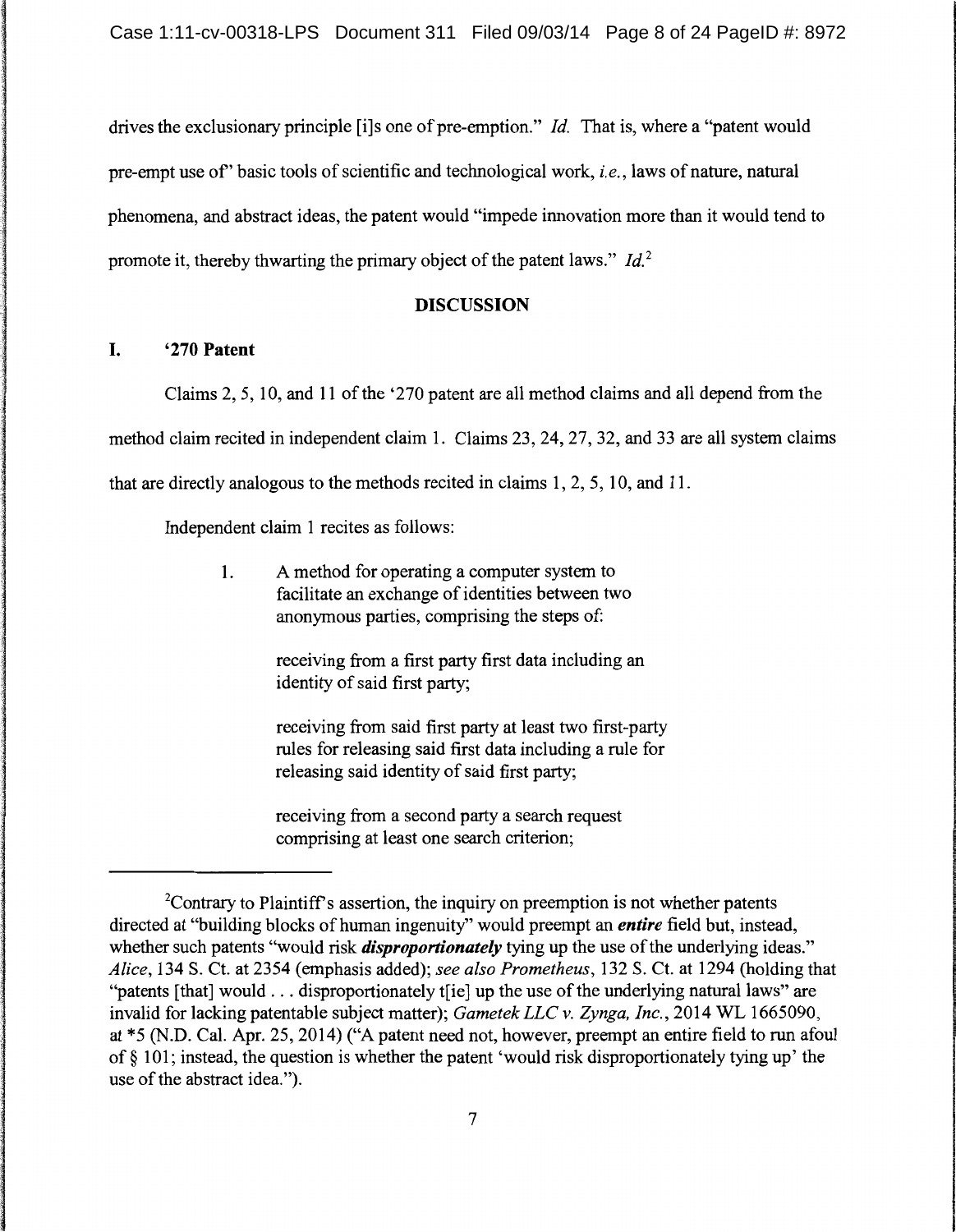receiving from said second party second data including an identity of said second party;

receiving from said second party at least two second-party rules for releasing said second party data including a rule for releasing said identity of said second party;

processing said search request to determine if said first data satisfies said search criterion;

and if said first data satisfies said search criterion, then exchanging said first and second data, except said identities of said first and second parties, between said first and second parties in accordance with said first-party and second-party rules, after said exchanging step, upon satisfying said first-party rule for releasing said identity of said first party, transmitting said identity of said first party to said second party, and after said exchanging step, upon satisfying said second-party rule for releasing said identity of said second party, transmitting said identity of said second party to said first party.

Dependent claim 2 recites:

2. A method in accordance with claim 1 wherein said step of receiving from a first party at least two first-party rules includes receiving at least one first-party rule before receiving said search request and storing said at least one first-party rule.

Dependent claim 5 recites:

5. A method in accordance with claim 1 wherein said step of receiving from said second party at least two second-party rules includes receiving at least one second-party rule before receiving said search request and storing said at least one second-party rule.

Dependent claim 10 recites: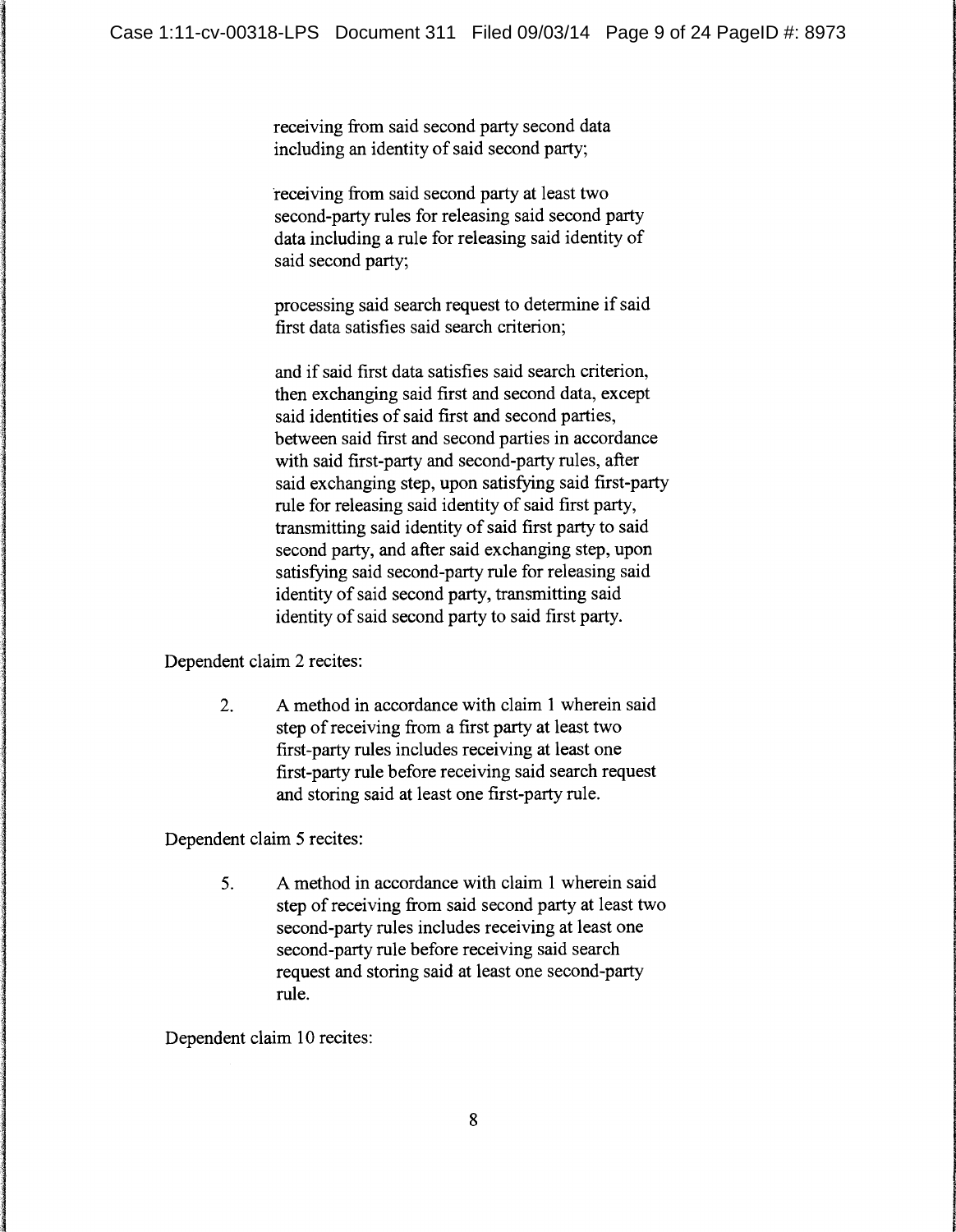10. A method in accordance with claim 1 wherein at least one of said first-party rules is conditional on the content of said second data.

Dependent claim 11 recites:

11. A method in accordance with claim 1 wherein at least one of said second-party rules is conditional on the content of said first data.

Google contends that, in each asserted claim, the claimed invention is directed to "nothing more than the abstract idea of a controlled exchange of information about people that has long been practiced by human matchmakers or headhunters." (D.I. 289 at 5) The patent specification recognizes that in the prior art, ''to find potential candidates" companies would "engage an employment search firm to discretely find potential candidates without disclosing to the market, or even potential candidates, the company's identity until the company decides to confide in or hire a particular candidate." ('270 patent col. 2:42-47) Similarly, in the context of dating, "a person could serve as a match-maker by setting up two people with whom he is acquainted on a blind date." *(Id.* at col. 3:47-49) Given the prior art, the invention was purportedly necessary to create "a system that allows users to [1] exercise control over the release of information to others and [2] provides efficient anonymous communication." *(Id.* at col. 4:9- 11)

Plaintiff, through the testimony of its expert, Dr. Craig Wills, asserts that the methods and systems of the '270 patent claim more than an abstract idea because the claims contain meaningful limitations, specifically requiring the following steps:

> [ 1] receiving party data including an identity from both a first and second party;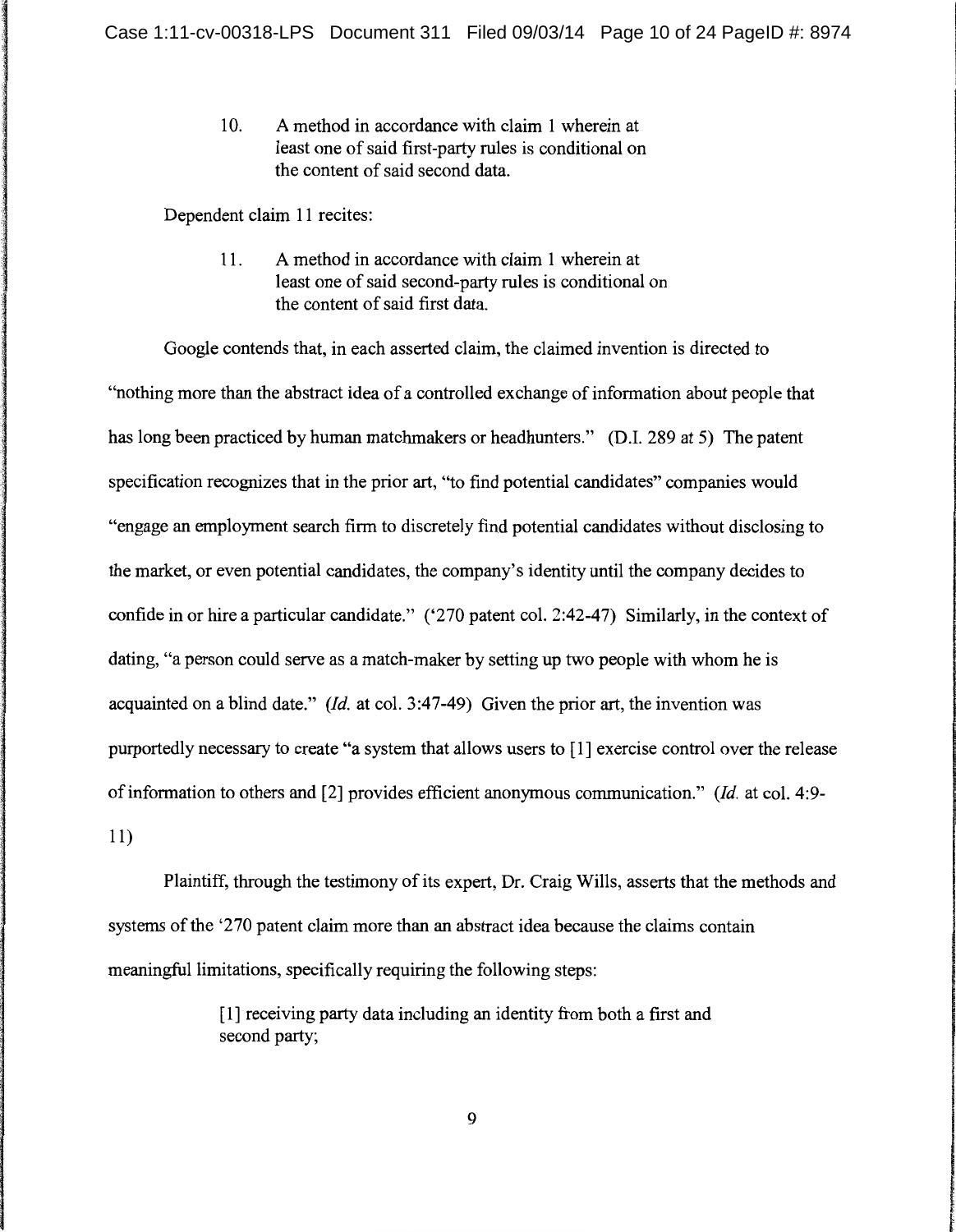[2] receiving at least two rules for releasing party data, including a rule for releasing identity, from each party;

[3] receiving a search request from a second party;

[ 4] processing the second party's search request to determine if party data provided by a first party satisfies the search criterion used;

[ 5] if the data provided by the first party satisfies the search criterion of the second party's search request, the asserted independent claims require exchanging first and second party data except the identities of the first and second party in accordance with the first and second party rules for releasing their respective data; and

[ 6] releasing the identities of the first and second parties upon satisfying the first and second party rules for releasing their respective identities after the exchange of the non-identity first and second party data.

(D.I. 283  $\parallel$  12) However, none of these limitations adds anything meaningful to the basic

concept of controlled exchange of information about people as historically practiced by

matchmakers and headhunters – and as disclosed in the patent specification itself.<sup>3</sup> By contrast,

all of these steps could be performed (and have been performed) by human beings interacting

with one another prior to the filing of the '270 patent.

<sup>&</sup>lt;sup>3</sup> Although Google did not present expert testimony to rebut Dr. Wills, the Court concludes that Dr. Wills' testimony raises no material factual disputes between the parties. Initially, the Court finds that Dr. Wills' analysis is largely conclusory. Additionally, Dr. Wills contends that the asserted claims cannot be performed without a computer - but, for the reasons explained in this Memorandum Opinion, even if he is correct, that does not save the patent's claims. Likewise, even accepting as true Dr. Wills' opinion that the "anonymous methods and systems claimed by the patents-in-suit were novel and unknown to those of ordinary skill in the art at the time" of the invention (D.I. 283  $\parallel$  15), the Court has concluded (based on evidence, including the patents' specifications) that these "methods and systems" are directed to abstract ideas and do not contain any limitations meaningfully distinguishing the claims from the prior art practices of headhunters and matchmakers.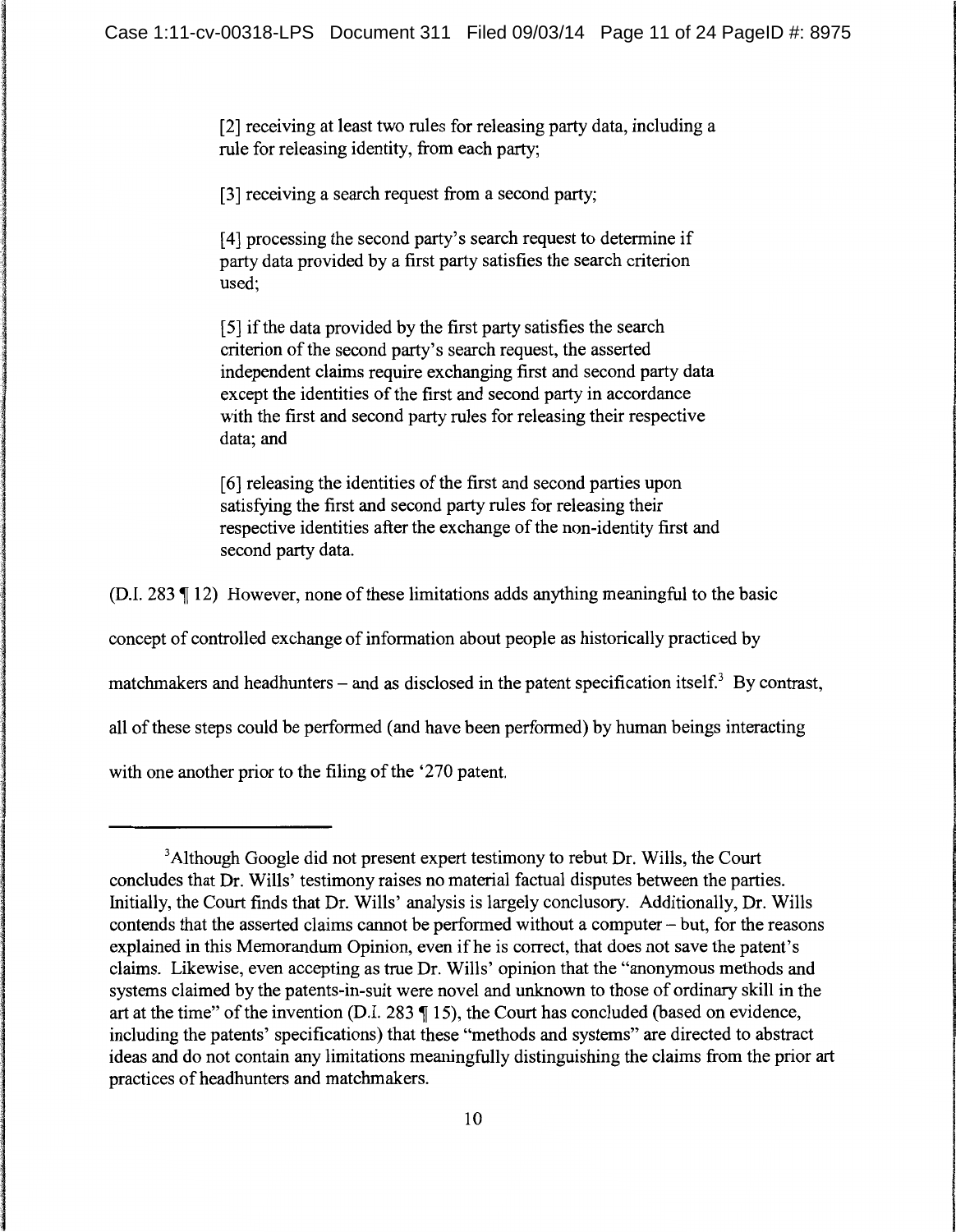To be meaningful, a limitation must consist of some "inventive concept;" if a patentee contends this is so on the basis that the invention incorporates a machine, the machine must "play a significant part in permitting the claimed method to be performed." On these points, a recent Federal Circuit case on patentable subject matter is instructive. In *SmartGene, Inc. v. Advanced Biological Laboratories, SA,* 555 F. App'x. 950, 951 (Fed. Cir. Jan. 24, 2014), the patent at issue claimed a method "for guiding the selection of a treatment regimen for a patient with a known disease or medical condition." Claim 1 claimed:

> a "method for guiding the selection of a therapeutic treatment regimen for a patient with a known disease or medical condition." The method (1) "provid[ed] patient information to a computing device" having routine input, memory, look-up, comparison, and output capabilities and that (2) "generat[ ed] ... a ranked listing of available therapeutic treatment regimens" and  $(3)$  "generat[ed] ... advisory information for one or more therapeutic treatment regimens in said ranked listing."

*Id.* at 954-55. Claim 1 also included a "computing device" containing "a set of 'expert rules for evaluating and selecting' from a stored 'plurality of different therapeutic treatment regimens,' as well as 'advisory information useful for the treatment of a patient with different constituents of said different therapeutic treatment regimens."" *Id.* at \*955. The Federal Circuit concluded that this "computing device" limitation was "broad" and not meaningfully distinguishable from "a doctor's mind." *Id.* Thus, although the claimed method recited several rules ostensibly narrowing the claimed invention, the claim was held to be not patent eligible, because section 101 does not "embrace a process defined simply as using a computer to perform a series of mental steps that people, aware of each step, can and regularly do perform in their heads." *Id.* at \*954, *citing CyberSource,* 654 F.3d at 1373. Yet this was all that the claims themselves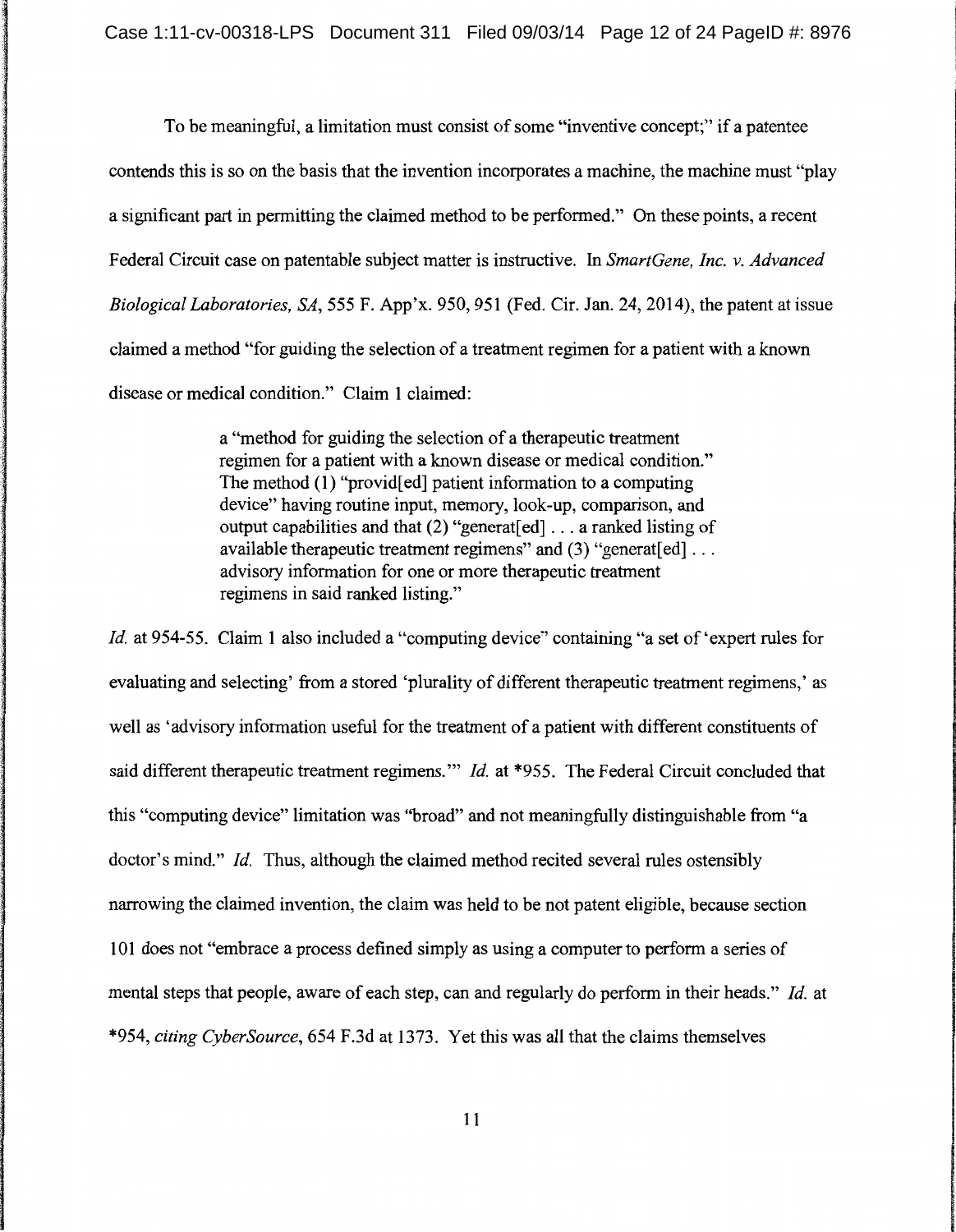embraced.

Much like the "rules" listed in *SmartGene,* the additional "steps" of the claims of the '270 patent are merely "a series of mental steps that people, aware of each step, can and regularly do perform in their heads." The claim limitations essentially recite a generic headhunting or matchmaking request by two parties. There is nothing "inventive" about any of the listed rules or any other steps of the claims, including the order in which they are to be performed.<sup>4</sup> Instead, the claim limitations simply lay out an interaction whereby two parties share a series of demands with a third party, where one of the demands of both parties is that the parties' identities remain anonymous unless and until there is at least some overlap between the demands and requirements of the two parties.

As the following hypothetical (articulated by Google, and not meaningfully distinguished by Walker) shows, these steps can and routinely are performed by, for example, human job headhunters:

| Limitations of '270 Patent Claim 1                                                                                                                                      | <b>Routine Steps Performed when</b><br><b>Headhunting</b>                                                                                                                                                         |
|-------------------------------------------------------------------------------------------------------------------------------------------------------------------------|-------------------------------------------------------------------------------------------------------------------------------------------------------------------------------------------------------------------|
| "receiving from a first party first data<br>including an identity of said first party"                                                                                  | Carol receives a resume from Alice, which<br>lists Alice's college degree, 8 years of sales<br>experience, interests, and other information,<br>including Alice's name                                            |
| "receiving from said first party at least two<br>first-party rules for releasing said first data<br>including a rule for releasing the identity of<br>said first party' | Alice instructs Carol to disclose her education<br>and sales experience to companies with open<br>sales positions but not to disclose her name<br>unless the company is offering a salary of at<br>least \$75,000 |

<sup>&</sup>lt;sup>4</sup>There is no dispute that the method claims for both patents can be practiced with or without a computer. (Tr. at 10-12, 36-37)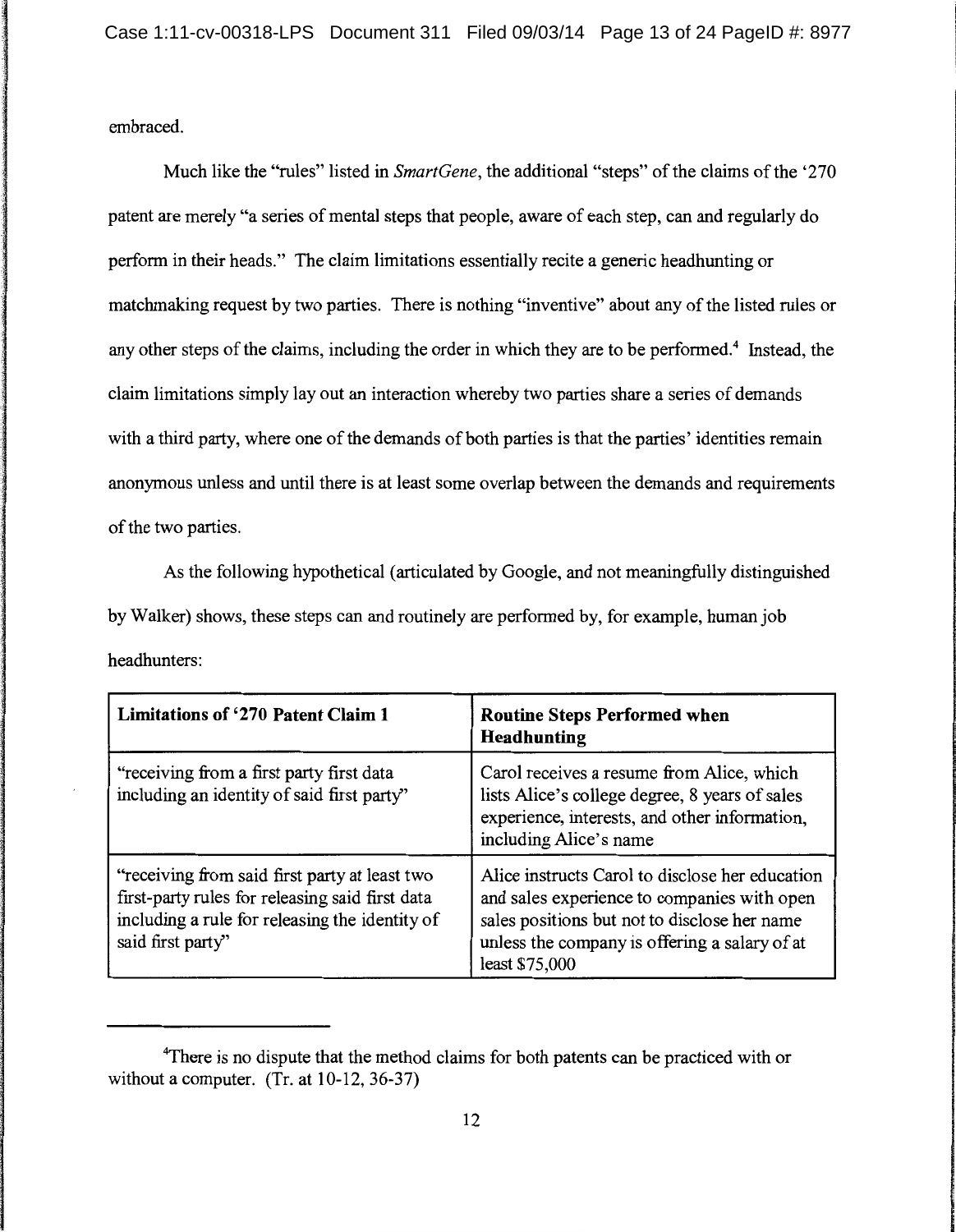| "receiving from a second party a search"<br>request comprising at least one search<br>criterion"                                                                                                                                                                                                                                                                                                            | Bob asks Carol to find an employee with sales<br>experience for his company                                                                                                                                                                                                                                                                                                                                                   |
|-------------------------------------------------------------------------------------------------------------------------------------------------------------------------------------------------------------------------------------------------------------------------------------------------------------------------------------------------------------------------------------------------------------|-------------------------------------------------------------------------------------------------------------------------------------------------------------------------------------------------------------------------------------------------------------------------------------------------------------------------------------------------------------------------------------------------------------------------------|
| "receiving from said second party second data<br>including an identity of said second party"                                                                                                                                                                                                                                                                                                                | Bob tells Carol that the job at his company is<br>a sales position that pays \$100,000 in salary<br>and that the name of his company is Bob's<br>Software                                                                                                                                                                                                                                                                     |
| "receiving from said second party at least two<br>second-party rules for releasing said second<br>party data including a rule for releasing said<br>identity of said second party"                                                                                                                                                                                                                          | Bob instructs Carol that she can disclose<br>information about the job opening to any<br>applicant with sales experience and that she<br>can provide the salary offer to any applicant<br>with a college degree but not to disclose the<br>name of his company unless the applicant has<br>more than 5 years of sales experience                                                                                              |
| "processing said search request to determine if<br>said first data satisfies said search criterion"                                                                                                                                                                                                                                                                                                         | Carol checks to see if Alice has the necessary<br>sales experience requested by Bob                                                                                                                                                                                                                                                                                                                                           |
| "if said first data satisfies said search<br>criterion, then exchanging said first and<br>second data, except said identities of said first<br>and second parties, between said first and<br>second parties in accordance with said first-<br>party and second- party rules"                                                                                                                                | Once Carol determines that Alice has the<br>necessary sales experience for Bob, Carol<br>provides Alice's college degree and years of<br>sales experience to Bob, but not Alice's<br>name, and provides information to Alice<br>about the sales position available at Bob's<br>company and the salary information, but not<br>the name of Bob's company, in accordance<br>with Alice's instructions and Bob's<br>instructions |
| "after said exchanging step, upon satisfying<br>said first-party rule for releasing said identity<br>of said first party, transmitting said identity of<br>said first party to said second party, and after<br>said exchanging step, upon satisfying said<br>second-party rule for releasing said identity of<br>said second party, transmitting said identity of<br>said second party to said first party" | After Carol provides Alice's sales experience<br>and college degree to Bob and provides Bob's<br>salary offer and sales position available at<br>Bob's company to Alice, Carol gives Alice's<br>name to Bob upon determining that Bob's<br>company is offering at least \$75,000 in salary<br>and tells Alice the name of Bob's company<br>upon determining that Alice has more than 5<br>years of sales experience           |

Even after carefully reviewing the parties' briefs and the patents, and questioning the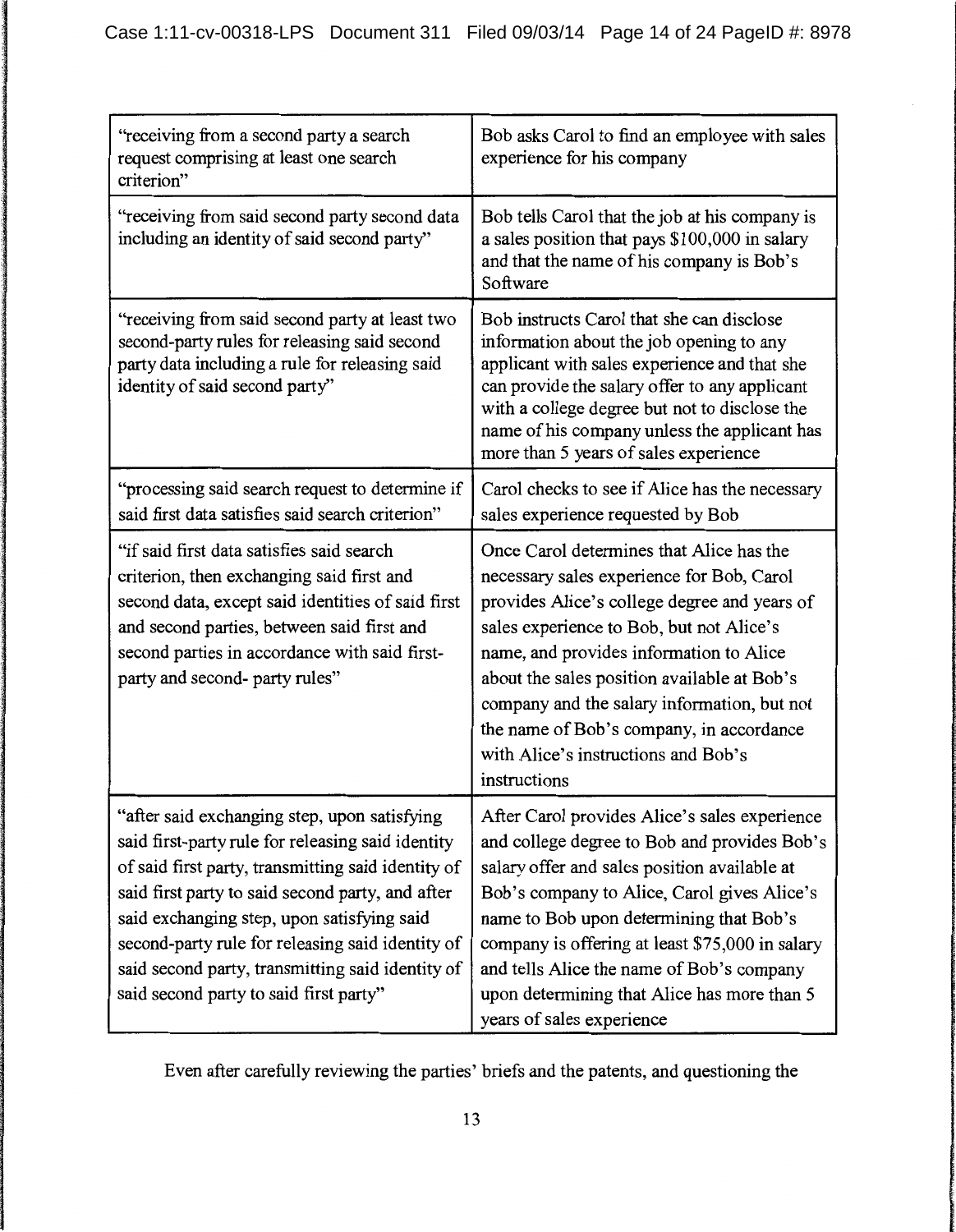parties about Google's hypothetical at the hearing, the Court is unable to discern any reason why, in Google's hypothetical, Carol would not be liable for infringement of Walker's '270 patent. Based on the undisputed evidence, and drawing all reasonable inferences in Walker's favor, the Court concludes that every step of claim 1 of the '270 patent is performed in Google's routine headhunting hypothetical. It follows that all the steps of the '270 patent are routine and unconventional. To allow the claim to survive would disproportionately risk preempting a building block of human interaction, retarding rather than promoting progress, contrary to the very purpose patents are granted. *See* U.S. Const. Art. I§ 8 ("The Congress shall have Power ... To promote the Progress of Science and useful Arts, by securing for limited Times to Authors and Inventors the exclusive Right to their respective Writings and Discoveries .... ").

The asserted dependent claims of the '270 patent fare no better. Those claims require receiving and storing (claim 2 and 5) and narrowing the scope of a party's demands (claims 10 and 11) - but these additional steps again add no inventive element to the mental processes claimed by the '270 patent. Similarly, the system claims recited in claims 23, 24, 27, 32, and 33 merely take the abstract idea of claims 1, 2, 5, 10, and 11 and list generic computer components (processor, memory) to implement the abstract idea. Even accepting that the use of a computer increases speed and efficiency of performing the steps of the claims, and improves the likelihood of preserving the anonymity of the first and second parties, these characteristics do not save the claims. As the Supreme Court has stated, "the mere recitation of a generic computer cannot transform a patent-ineligible abstract idea into a patent-eligible invention. Stating an abstract idea while adding the words 'apply it' is not enough for patent eligibility." *Alice,* 134 S. Ct. at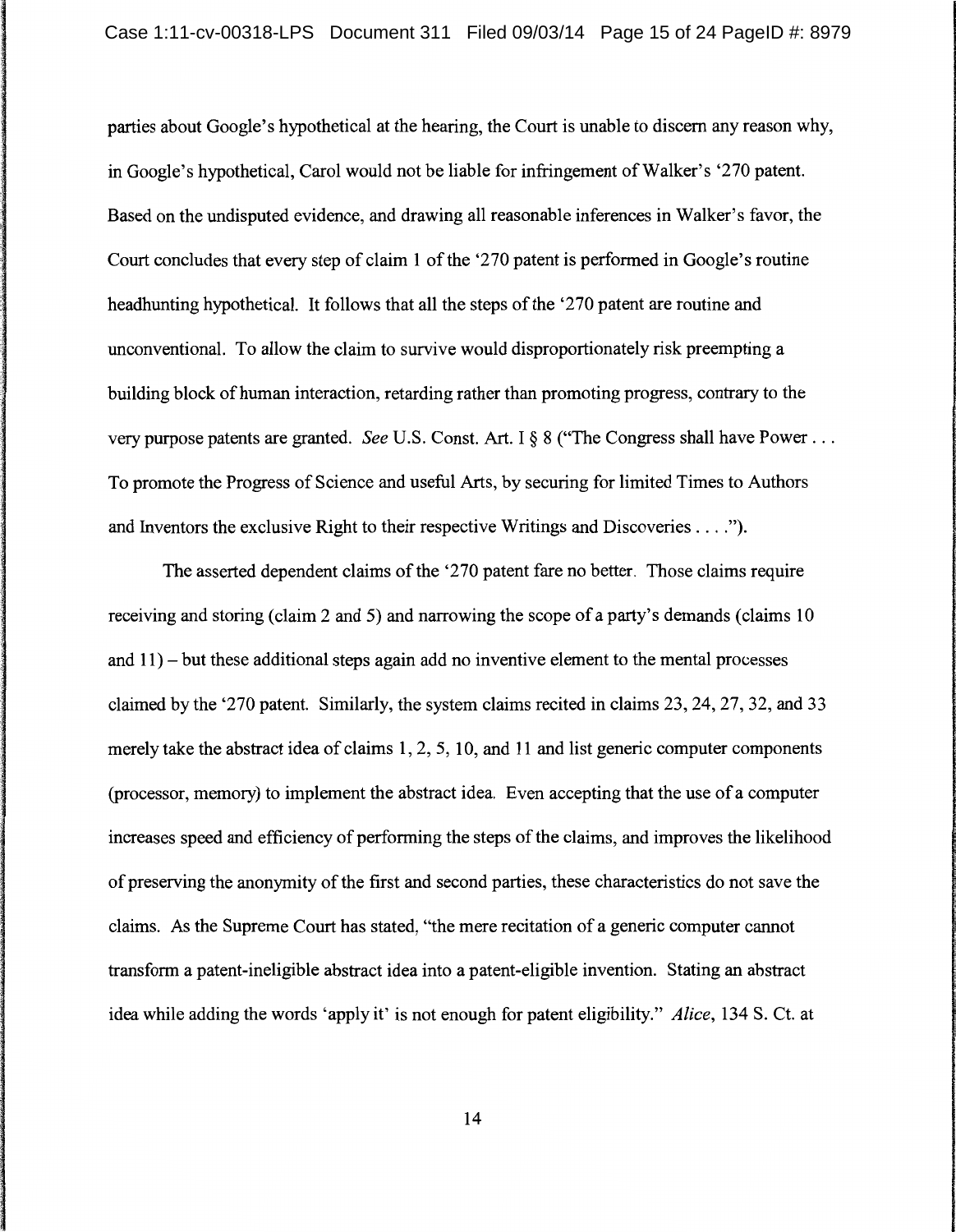2358.5

Accordingly, the Court will grant Google's motion with respect to Walker's '270 patent.

## **II. '272 Patent**

The analysis is largely the same with respect to Walker's '272 patent and the Court

reaches the same conclusions as it did in connection with the '270 patent. Independent claim 1

of the '272 patent is a method claim; asserted dependent claims 2-4, 9-11, 19, 27, 28, 31, and 32

are also method claims and all depend from independent claim 1. Independent claim 65 is a

system claim.

Claim 1 recites as follows:

1. A method for facilitating an exchange of information between a first party and a second party, comprising the steps of:

> receiving first party information data from said first party;

storing said first party information data in a secure database;

receiving, from said first party, at least one first party rule for releasing said first party information data;

storing said at leas[t] one first party rule;

receiving, from said second party, a search request to the secure database, said search request comprising at least one search criterion to be satisfied;

determining second party data relevant to said at

<sup>&</sup>lt;sup>5</sup>Plaintiff concedes that the system claims merely add generic computer components to the method claims and, therefore, rise and fall with the method claims. (Tr. at 54)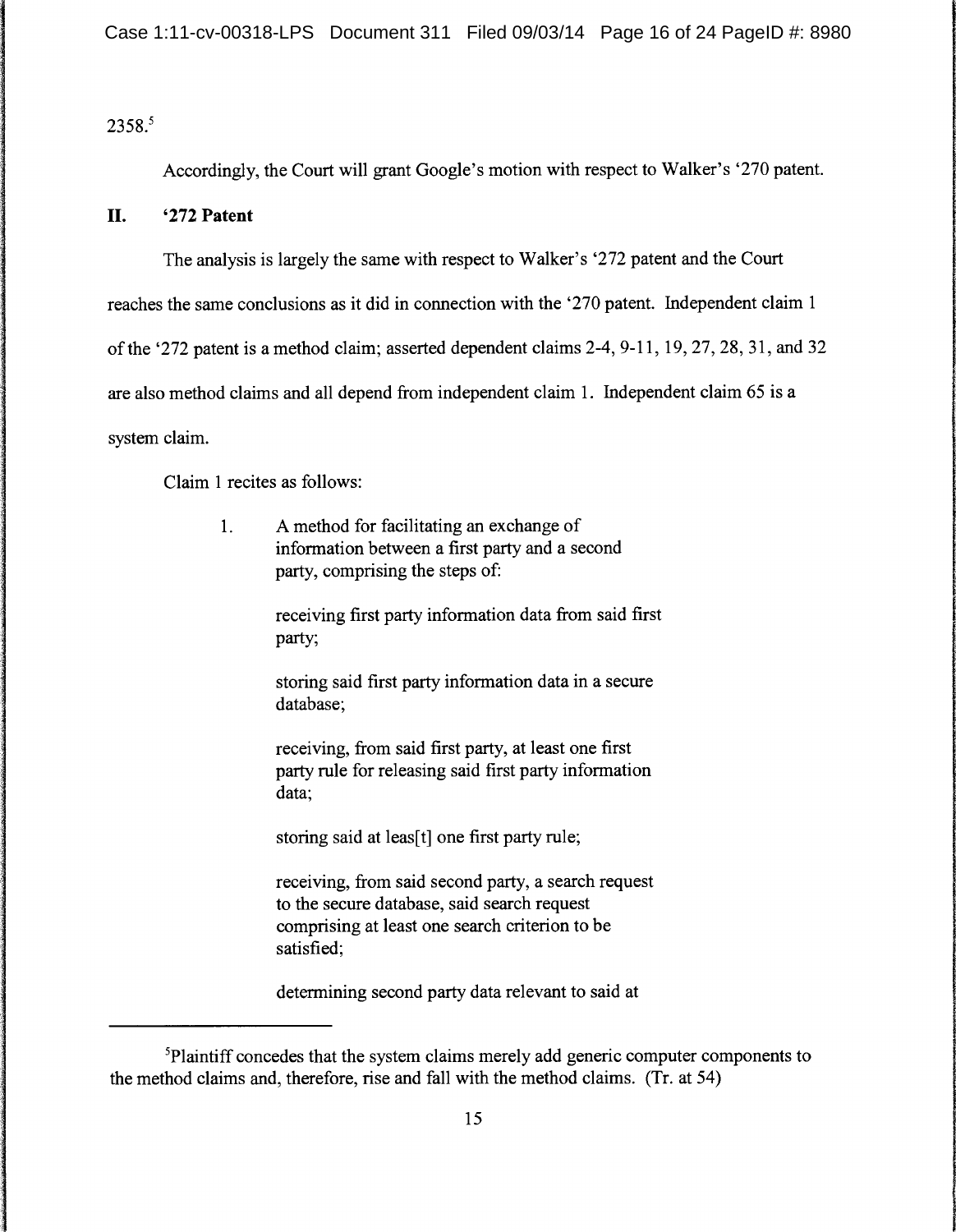least one first party rule;

receiving, from said second party, at least one second party rule for releasing said second party data;

processing said search request from said second party to determine if said first party information data satisfies said at least one search criterion;

if said first party information data satisfies said at least one search criterion, then:

communicating to said second party that said at least one search criterion has been satisfied;

receiving a request from said second party for said first party information data;

releasing said second party data pursuant to said second party rule;

determining, based on said second party data, whether said at least one first party rule has been satisfied; and

if said at least one first party rule has been satisfied, providing, to said second party, said first party information data for which said at least one first party rule has been satisfied.

The asserted dependent claims recite:

- 2. The method according to claim 1, further comprising the step of: authenticating authorship of said first party information data.
- 3. The method according to claim 2, wherein the step of authenticating includes the substep of executing a cryptographic operation using a cryptographic key.
- 4. The method according to claim 2, wherein the step of authenticating includes the substep of recognizing an identifier selected from the group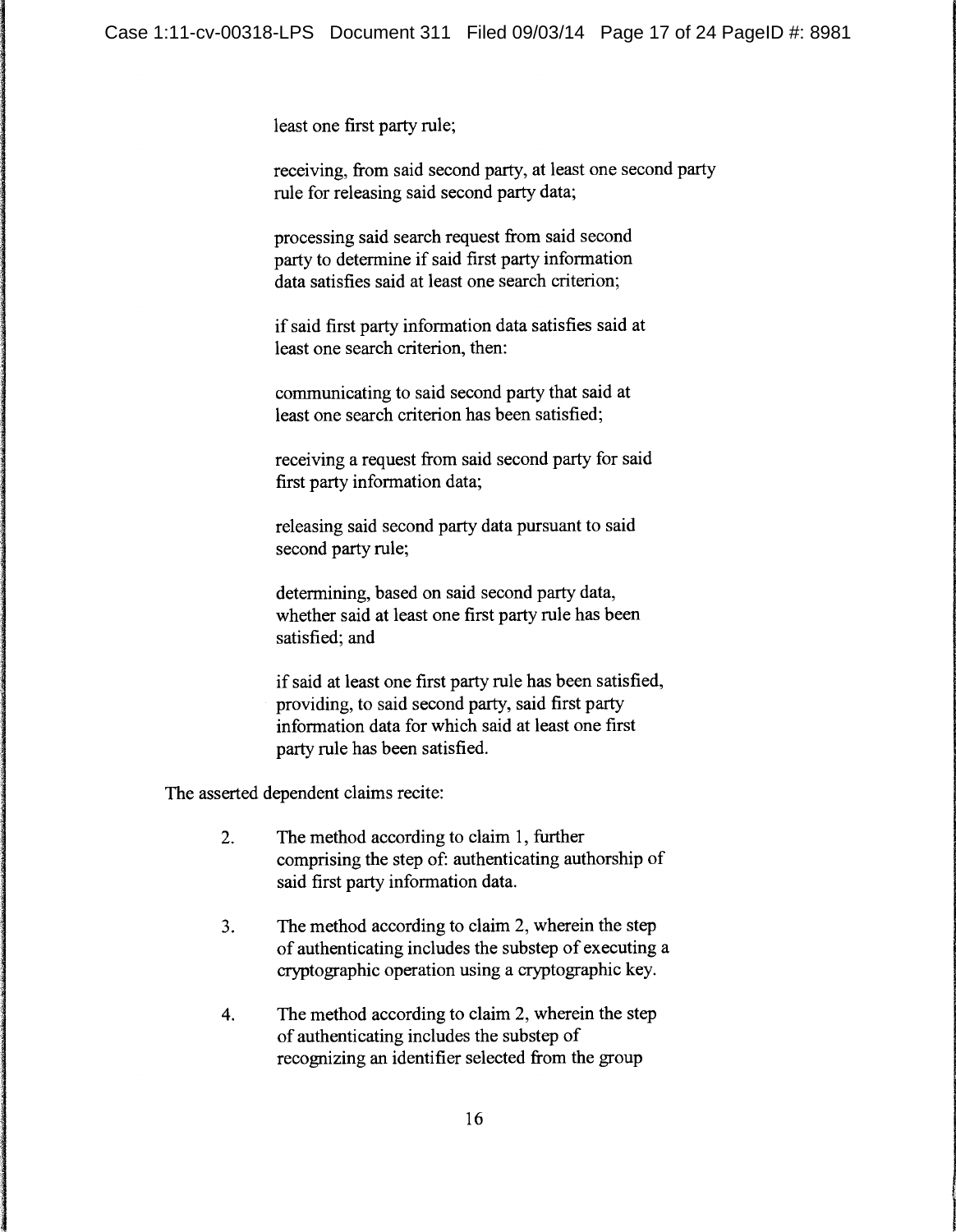consisting of a password, a name, and an identification number.

- 9. The method according to claim 1, wherein the step of determining second party data further comprising the step of: receiving, from said second party, said second party data corresponding to the second party.
- 10. The method according to claim 9, further comprising the step of authenticating authorship of the received second party data.
- 11. The method according to claim 10, wherein the step of authenticating includes the substep of recognizing an identifier selected from the group consisting of a password, a name, and an identification number.
- 27. The method of claim 1, wherein the first party is a job candidate and the second party is an employer.
- 28. The method of claim 27, wherein the first party information data comprises at least one of an identity of the job candidate, an address of the job candidate, at least one vital statistic of the job candidate, a description of a work experience of the job candidate, an educational background of the job candidate, an interest of the job candidate, a resume of the job candidate, a list of at least one publication written by the job candidate, and a list of at least one award received by the job candidate.
- 31. The method of claim 1, wherein the first party and the second party are individuals seeking a personal relationship.
- 32. The method of claim 31, wherein the first party information data comprises at least one of an identity of the first party, an address of the first party, a vital statistic of the first party, a work experience of the first party, an educational background of the first party, and an interest of the first party.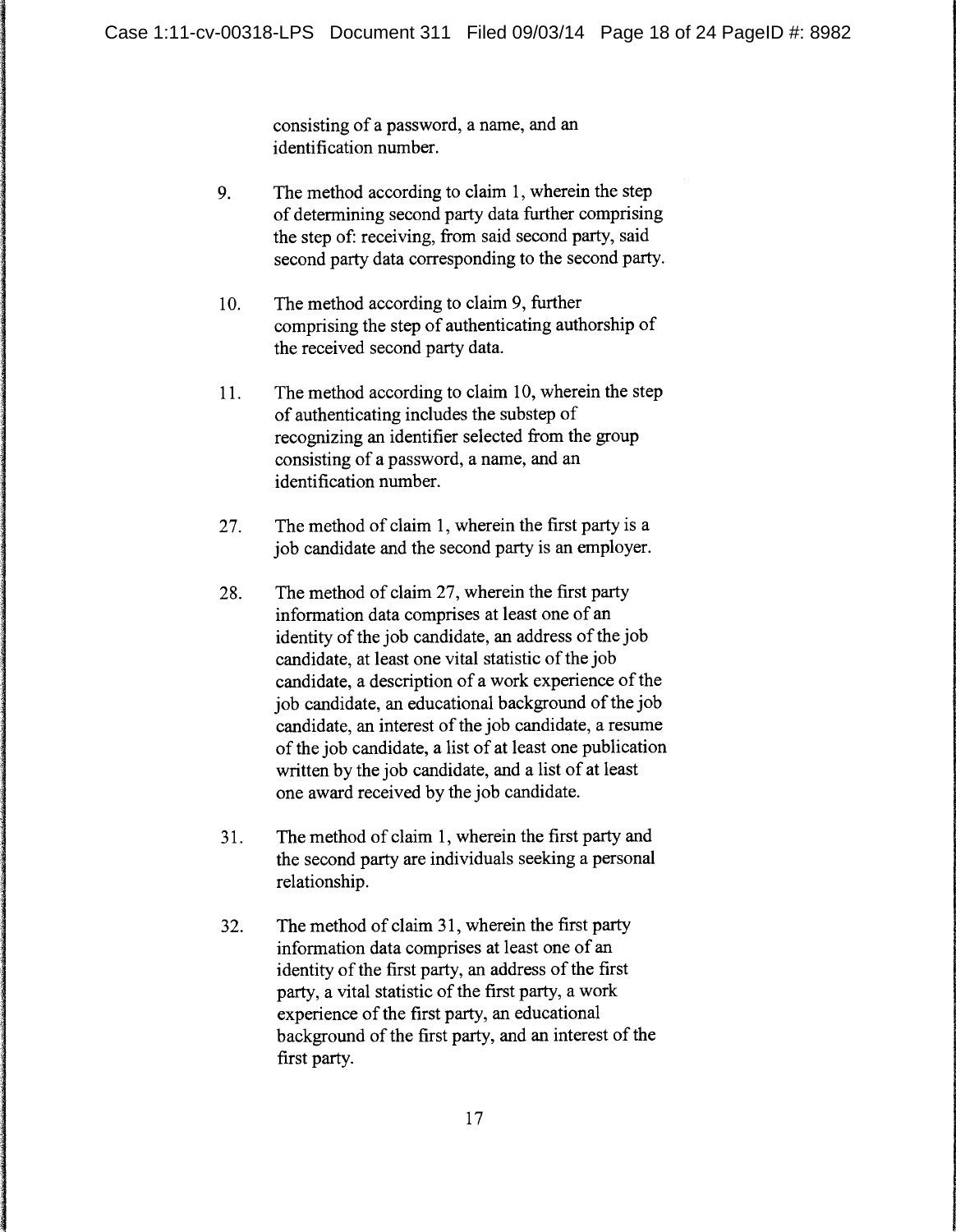Google contends that, "[a]s with the claims of the '270 patent, the method claims of the '272 patent are likewise patent-ineligible because they are directed to a series of process steps that are unconnected to any particular machine." (D.I. 251 at 12) Unlike claim 1 of the '270 patent, the preamble to claim 1 of the '272 patent does not claim "[a] method for operating a computer system to facilitate an exchange . . . ." Instead, claim 1 of the '272 patent claims "[a] method for facilitating an exchange of information between a first party and a second party." None of the limitations recited in the method claims of the '272 patent recites the use of a machine. The only structural element disclosed in Claim 1 is a "secure database." ('272 patent claim 1) ("receiving, from said second party, a search request to the secure database") However, the "secure database" term has not been construed (no party asked the Court to do so, *see* D.I. 100 at 2) and is given its plain and ordinary meaning, which is not limited to a computer, but may also include, for example, a locked file-cabinet. *See, e.g., MySpace, Inc. v. GraphOn Corp.,* 672 F.3d 1250, 1255, 1257 (Fed. Cir. 2012) (stating "database" means "a collection of data within a given structure that can be stored and retrieved," which would include paper filing cabinet).

Similarly, claim 3 recites "executing a cryptographic operation using a cryptographic key," but this process is also not tethered to any computer. "Cryptographic operation" has been construed to mean "operation to encrypt or decrypt data." (D.I. 232 at 1) "Cryptographic key'' has been construed to mean "data used as an input to an operation to encrypt or decrypt other data." *(Id.)* "Executing a cryptographic operation using a cryptographic key" would, therefore, include something like the type of substitution cipher one might find in a newspaper  $(A=T, B=U,$ etc.). Accordingly, claims 1 and 3 are not tied to a machine and cannot satisfy the machine or transformation test.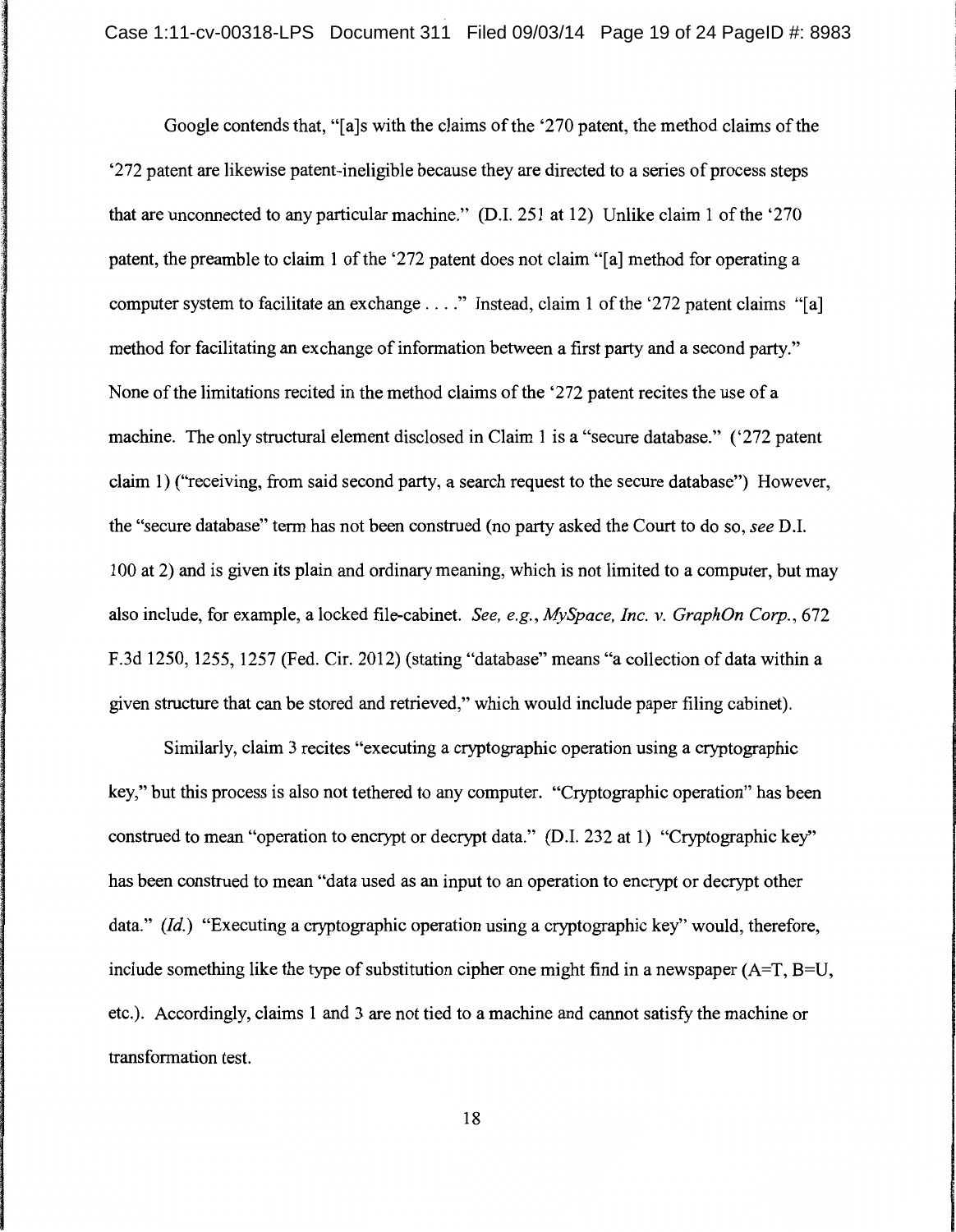Case 1:11-cv-00318-LPS Document 311 Filed 09/03/14 Page 20 of 24 PageID #: 8984

Plaintiffs expert, Dr. Wills, opines that the '272 patent contains the following

meaningful limitations:

[1] receiving party data from a first party and storing it in a secure database;

[2] receiving rules from both a first and second party for releasing their respective data;

[3] receiving a search request from a second party;

[4] processing the second party's search request to determine if party data provided by a first party satisfies the search criterion used; and

[ 5] if the data provided by the first party satisfies the search criterion of the second party's search request, the asserted independent claims require communicating to the second party that at least one search criterion has been satisfied, receiving a request from the second party for data provided by the first party, releasing the second party's data pursuant to the second party's rule, determining whether the first party's rule is satisfied based on the second party data, and, if the first party rule has been satisfied, providing the first party data to the second party.

(D.I. 283  $\parallel$  13) As with the steps of the '270 patent, however, these steps add nothing inventive

to the core concept of anonymously exchanging information about people, a practice that is

described in the patent's specification has having long been practiced by human headhunters and

matchmakers.

As it did with the '270 patent, Google has provided a hypothetical example, shown below, demonstrating that the limitations of the '272 patent essentially recite an interaction whereby two parties communicate with a third party and, after some threshold requirements of both parties are met, the third party releases more information about the two parties to each other, all of which can be routinely performed by a headhunter: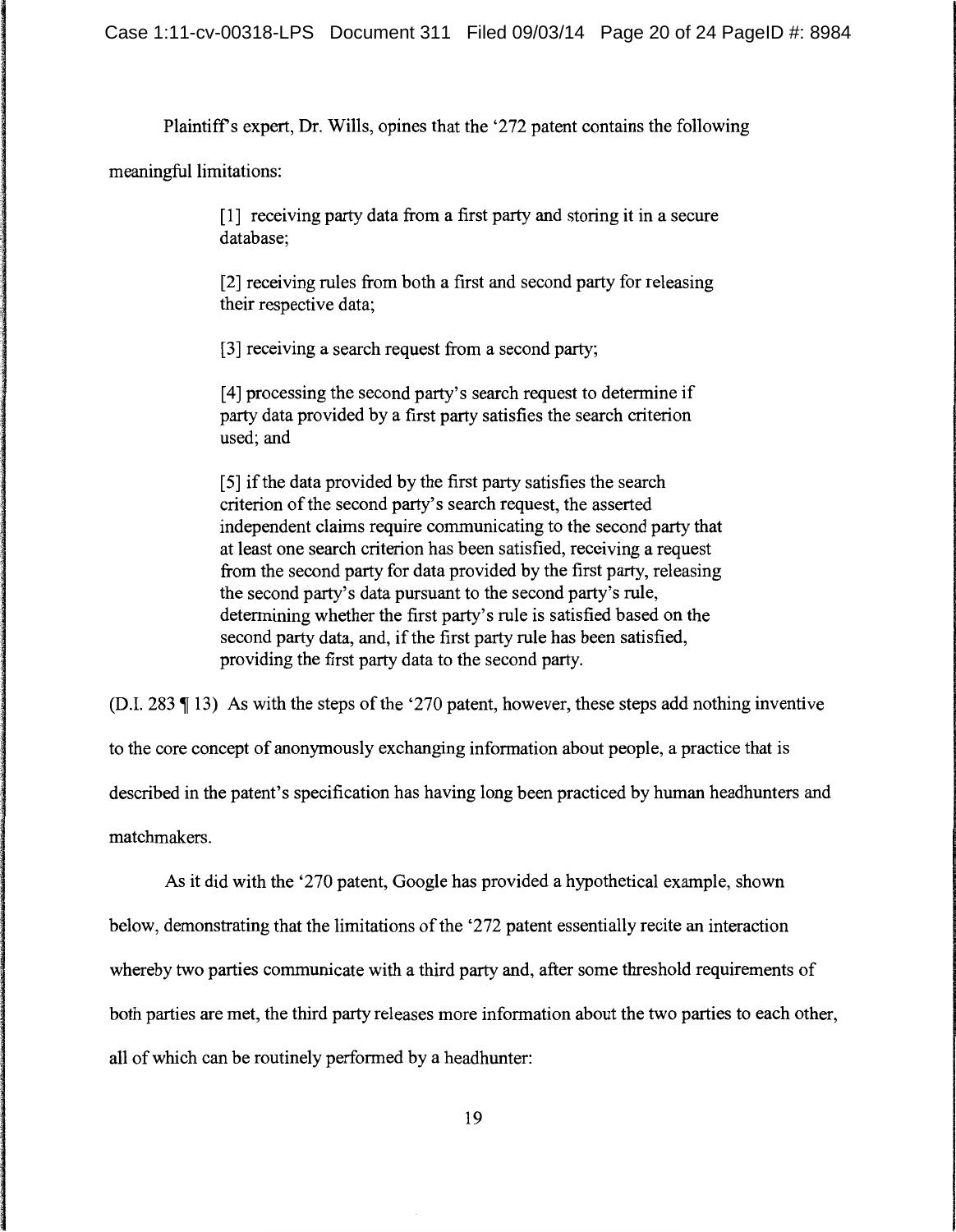| <b>Limitation of '272 Patent Claim 1</b>                                                                                                                                                       | <b>Routine Steps Performed when</b><br>Headhunting                                                                                                                     |
|------------------------------------------------------------------------------------------------------------------------------------------------------------------------------------------------|------------------------------------------------------------------------------------------------------------------------------------------------------------------------|
| "receiving first party information data from<br>said first party"                                                                                                                              | Carol receives a resume from Alice, which<br>lists Alice's college degree, 8 years of sales<br>experience, interests, and other information,<br>including Alice's name |
| "storing said first party information data in a<br>secure database"                                                                                                                            | Carol stores Alice's resume containing her<br>sales experience information in a locked<br>filing cabinet where Carol keeps files                                       |
| "receiving, from said first party, at least one<br>first party rule for releasing said first party<br>information data"                                                                        | Alice instructs Carol to disclose her years of<br>sales experience only to employers offering a<br>salary amount of over \$75,000                                      |
| "storing said at leas[t] one first party rule"                                                                                                                                                 | Carol stores Alice's instruction in her filing<br>cabinet                                                                                                              |
| "receiving, from said second party, a search<br>request to the secure database, said search<br>request comprising at least one search<br>criterion to be satisfied"                            | Carol receives from Bob a request to search<br>her resume files to find job candidates who<br>have at least 5 years of sales experience                                |
| "determining second party data relevant to<br>said at least one first party rule"                                                                                                              | Carol determines that Bob's salary offer of<br>\$100,000 is relevant to Alice's instruction as<br>to whether Alice's years of sales experience<br>may be disclosed     |
| "receiving, from said second party, at least<br>one second party rule for releasing said<br>second party data"                                                                                 | Carol receives an instruction from Bob to<br>release his offered salary amount only to<br>candidates with at least 5 years of sales<br>experience                      |
| "processing said search request from said<br>second party to determine if said first party<br>information data satisfies said at least one<br>search criterion"                                | Carol reviews Bob's request to determine if<br>Alice's level of sales experience satisfies<br>Bob's requirement of having at least 5 years<br>of sales experience      |
| "if said first party information data satisfies at<br>least one search criterion, then<br>communicating to said second party that said<br>at least one search criterion has been<br>satisfied" | Since Alice's experience meets Bob's<br>requirement, Carol tells Bob that she found a<br>candidate with at least 5 years of sales<br>experience                        |
| "receiving a request from said second party<br>for said first party information data"                                                                                                          | Bob asks Carol for the candidate's sales<br>experience                                                                                                                 |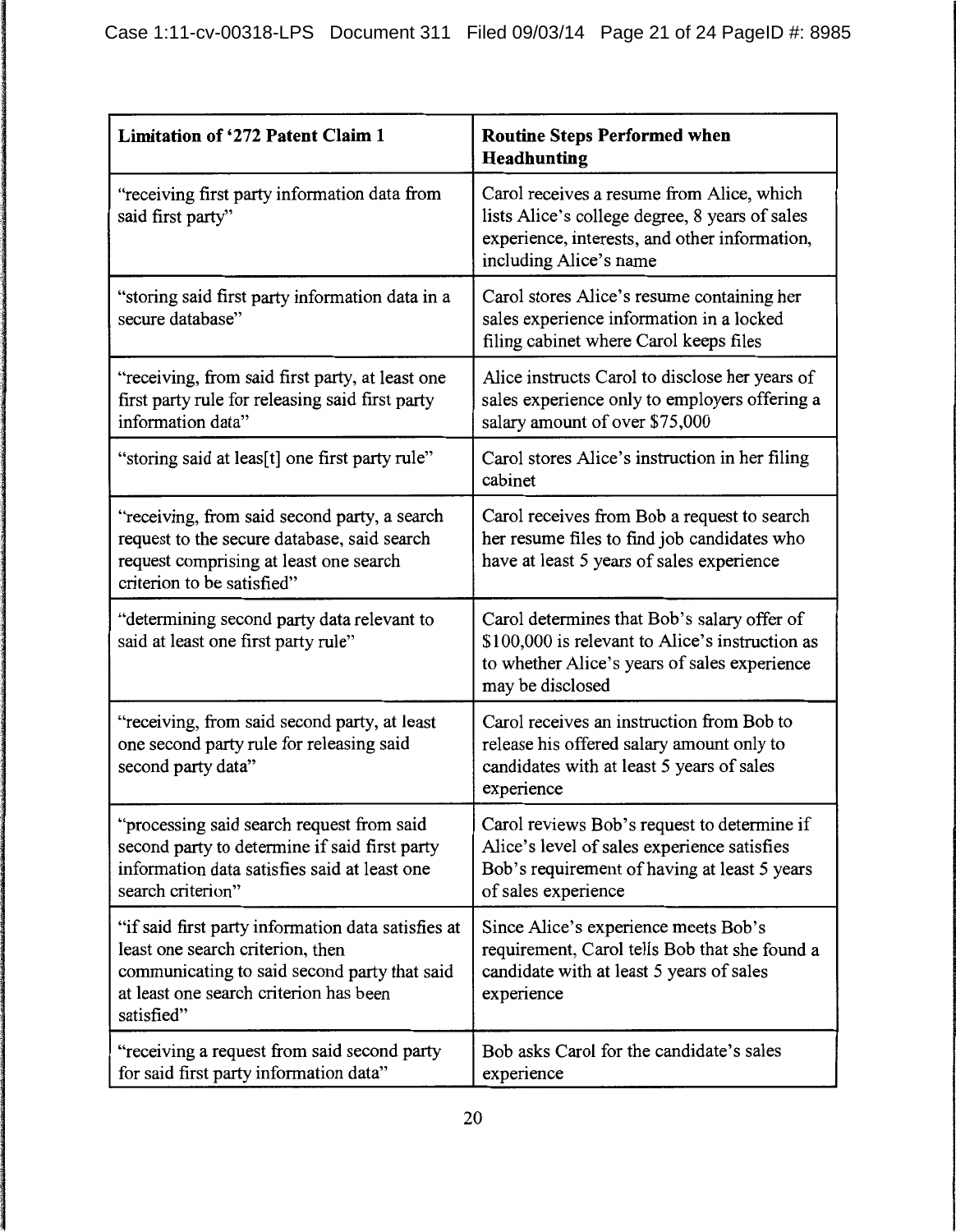| "releasing said second party data pursuant to<br>said second party rule"                                                                                                                                | Carol tells Alice about Bob's salary offer<br>pursuant to Bob's instruction that his salary<br>offer can be disclosed to a candidate with at<br>least 5 years of sales experience                                                                             |
|---------------------------------------------------------------------------------------------------------------------------------------------------------------------------------------------------------|---------------------------------------------------------------------------------------------------------------------------------------------------------------------------------------------------------------------------------------------------------------|
| "determining, based on said second party<br>data, whether said at least one first party rule<br>has been satisfied"                                                                                     | Based on Bob's salary offer amount, Carol<br>determines whether she can comply with<br>Alice's instruction regarding when to release<br>Alice's years of sales experience                                                                                     |
| "if said at least one first party rule has been<br>satisfied, providing, to said second party, said<br>first party information data for which said at<br>least one first party rule has been satisfied" | Since Bob is offering a salary of \$100,000<br>which satisfies Alice's requirement of a salary<br>offer of at least \$75,000 before disclosing<br>Alice's sales experience, Carol provides<br>information about Alice's 8 years of sales<br>experience to Bob |

As with the '270 patent hypothetical, here again Walker has no persuasive response to the suggestion that Carol is practicing all of the steps of the '272 patent. *(See* Tr. at 37-38) Because claim 1 of the '272 patent can be performed entirely in a person's mind using routine and conventional steps, it is not directed to patentable subject matter. *See CyberSource Corp.,* 654 F.3d at 1373 ("[A] method that can be performed by human thought alone is merely an abstract idea and is not patent-eligible under § 101. Methods which can be performed entirely in the human mind are unpatentable not because there is anything wrong with claiming mental method steps as part of a process containing non-mental steps, but rather because computational methods which can be performed *entirely* in the human mind are the types of methods that embody the 'basic tools of scientific and technological work' that are free to all men and reserved exclusively to none.") (emphasis in original).

The dependent claims add nothing meaningful. Claims 2, 4, 10, and 11 merely require confirming that the parties are who they claim to be by, for example, reading their names on their resumes and comparing them to names on driver's licenses. Claim 9 requires determining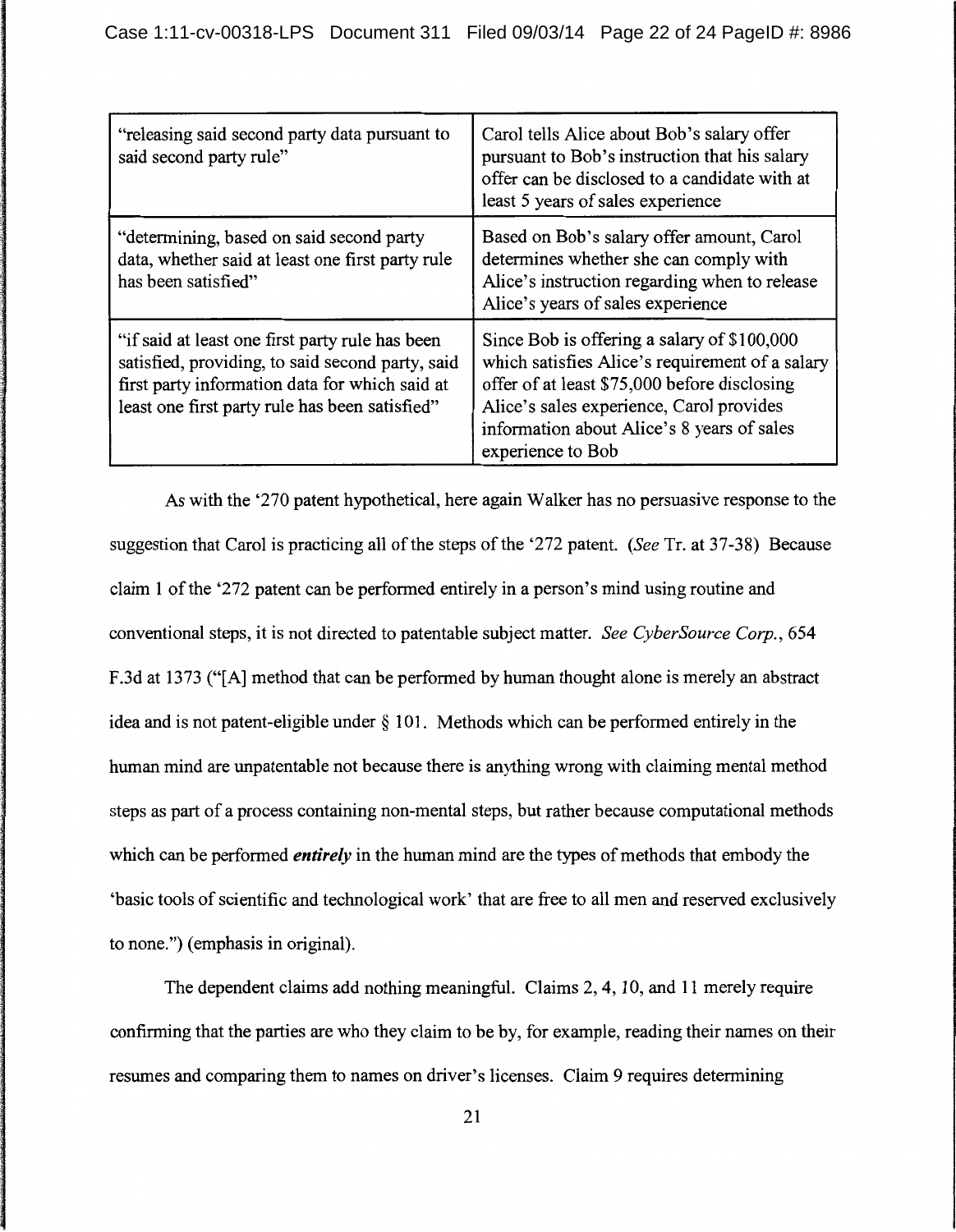second party data by getting the data from the second party; e.g., Carol receives from Bob information about the \$100,000 salary offer for the job available at Bob's company. Claims 27 and 31 simply limit the claimed method to interactions between job candidates and employers and individuals seeking personal relationships, respectively. Claims 28 further defines "first party information data" as comprising fundamental job-seeking information such as the first party's name, address, date of birth, work experience, educational background, personal interest, list of publications, and list of awards. Similarly, claim 32 defines "first party information data" as comprising basic personal information routinely used in matchmaking, including the party's name, address, date of birth, work experience, educational background, and interests. Notably, the patent's specification (like that of the '270 patent) recognizes that these two potential uses for the purported invention (job-hunting and matchmaking) have been practiced for years. *(See* '272 patent col. 2:43-48, 3:48-51)

Claim 3, as discussed earlier, adds the step of using a cryptographic key to execute a cryptographic operation when authenticating the first party's data. These steps can be performed entirely within the human mind. In sum, because the entirety of claim 1 and each of its asserted dependent claims can be performed in a person's mind, and because the claim limitations merely append routine and ordinary steps to an abstract idea, the claims are not directed to patentable subject matter.

Finally, independent claim 65 applies the method disclosed in claim 1 by way of a generic computer with standard computer components including a "memory," a "processor," and "a communication port." None of these components converts a general computer into a specialized computer. As discussed above, merely reciting the use of a generic computer in implementing an